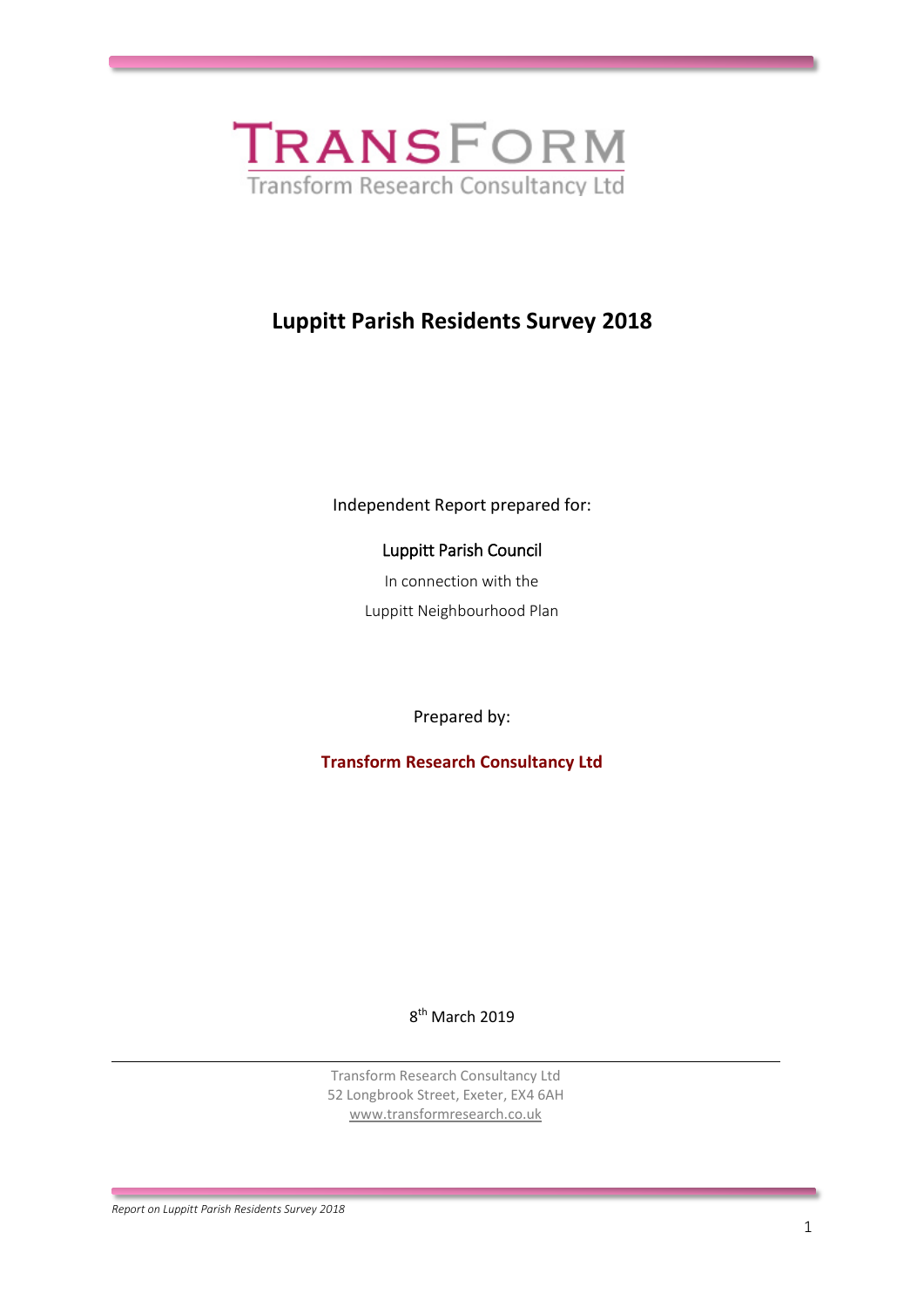#### **CONTENTS**

| 1.                | <b>INTRODUCTION</b>                                                                                                   | 3                       |
|-------------------|-----------------------------------------------------------------------------------------------------------------------|-------------------------|
|                   | Background to the 2018 Luppitt Residents Survey<br>Conduct of the 2018 Luppitt Residents Survey                       | 3<br>4                  |
| 2.                | THE NATURAL AND FARMED ENVIRONMENT                                                                                    | 5                       |
|                   | The Landscape and Natural Environment<br>The Farmed Environment                                                       | 5<br>6                  |
| 3.                | <b>LOCAL EMPLOYMENT</b>                                                                                               | $\overline{\mathbf{z}}$ |
|                   | Support for Employment Growth                                                                                         | 7                       |
| 4.                | <b>PARISH FACILITIES</b>                                                                                              | 8                       |
|                   | Use of existing Parish Facilities<br>Further Facilities in Luppitt                                                    | 8<br>9                  |
| 5.                | <b>NEW DEVELOPMENT</b>                                                                                                | 10                      |
|                   | Housing development over the next 13 years (to 2031)                                                                  | 10                      |
| 6.                | <b>DESIGN, SCALE AND SITING</b>                                                                                       | 12                      |
| 7.                | <b>RENEWABLE ENERGY AND CARBON REDUCTION</b>                                                                          | 14                      |
| 8.                | <b>LISTED AND HISTORIC BUILDINGS</b>                                                                                  | 16                      |
|                   | <b>Conservation Area status</b><br>St Mary's Church                                                                   | 16<br>16                |
| 9.                | <b>COMMUNITY PROJECTS</b>                                                                                             | 17                      |
|                   | Whether suggestions would be of benefit to the community and environment<br><b>Suggestions for Community Projects</b> | 17<br>17                |
| 10.               | <b>PARISH LIFE</b>                                                                                                    | 19                      |
|                   | What respondents liked most about living in Luppitt                                                                   | 19                      |
|                   | What respondents liked least about living in Luppitt<br>Other matters raised about living in Luppitt                  | 20<br>21                |
| <b>APPENDIX I</b> | Q2.2: SUGGESTIONS FOR AREAS TO BE DESIGNATED 'GREEN SPACES'                                                           | 23                      |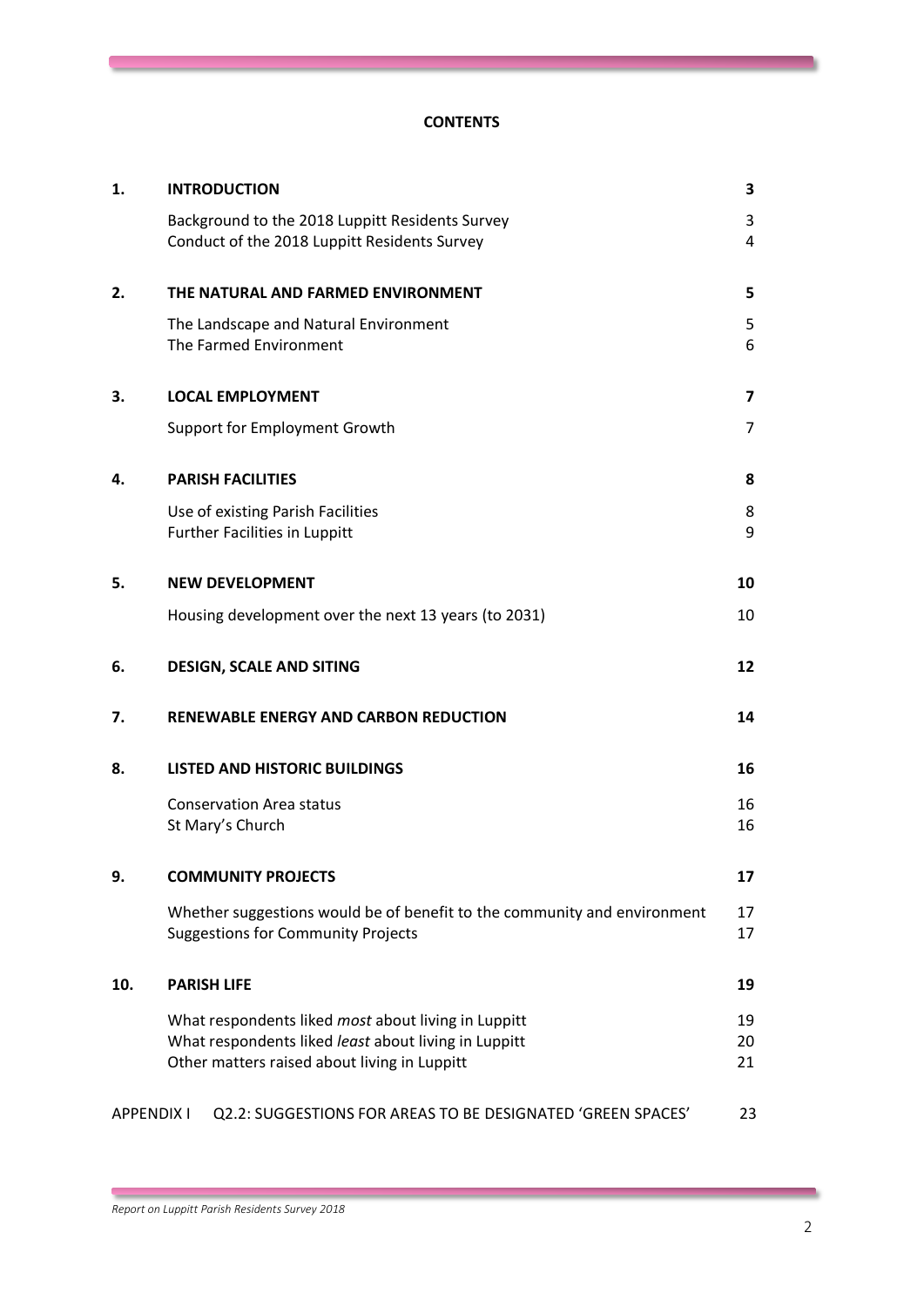## **1. Introduction**

#### **Background to the 2018 Residents Survey**

- 1.1 Luppitt is a parish in the Otterhead ward in East Devon with a small resident population of 461 people (2011 Census). It is a typically Devon rural parish, with small family farms set within sizeable areas of high open common land; and hundreds of acres of mainly grazing farmland in ancient small fields overlaid with a network of public footpaths and bridleways. In only four areas is the population concentrated into settlements: the centre of Luppitt village and the three small hamlets of Beacon, Wick and Shaugh.
- 1.2 The Localism Act 2011 introduced Neighbourhood Plans and the Neighbourhood Planning (General) Regulations 2012 as part of a suite of new community rights that devolved some planning power to parish level. This provided communities with a greater degree of control over development in their area and also offered them the opportunity to formalise proposals and aspirations that would help to improve the infrastructure and facilities in their area.
- 1.3 In 2014, Luppitt Parish Council started the process of creating a Neighbourhood Plan for the parish and every household was sent a questionnaire to complete. However, the first full draft of the Neighbourhood Plan, based on the 77 completed questionnaire replies received to the 2014 questionnaire, was not produced until the Spring of 2018.
- 1.4 In the summer of 2018, the Parish Council and Neighbourhood Plan Steering Group decided to conduct a second survey of all parish residents aged 16+, in order to collect their *current* views and opinions on the future of the parish. This was because of the time gap of four years since the previous survey and the comparatively poor response rate achieved. As well as an updated survey, the process for the 2018 consultations also included public meetings, presentations and engagement with local businesses and organisations. The aim is to ensure that the Luppitt Neighbourhood Plan reflects the concerns and aspirations of the Luppitt parish community.

#### **Conduct of the 2018 Residents Survey**

- 1.5 In order that as many residents as possible were given the opportunity to participate in the survey, the questionnaire was made available both online and hand delivered in paper form to every household in the parish. The Luppitt Parish Council and Neighbourhood Plan Steering Group arranged for the printing and dissemination of the questionnaires, as well as setting up the questionnaire online using SurveyMonkey.
- 1.6 The paper questionnaires were delivered in November 2018, while advertisements and links to the online version were circulated simultaneously. Both versions had a closing date of 30<sup>th</sup> Nov. The responses given by residents to the questions asked are included in the following sections of the report and where appropriate these are commented upon and key points highlighted.
- 1.7 To ensure that the survey results were analysed in an impartial manner, Transform Research, an independent research consultancy based in Exeter, was commissioned to input the hard copy paper questionnaires that had been collected and to write the report on the findings.
- 1.8 A total of 266 completed questionnaires were received: 159 paper, hard copies and 107 online. However, ten of these questionnaires were not usable, as they were incomplete or duplicates. The 256 complete questionnaires represented a response rate of c.56% of the local population of 461, based on the 2011 Census. This high response rate was a testament to the hard work of the Steering Group and was a very significant improvement on the 77 replies achieved by the 2014 survey.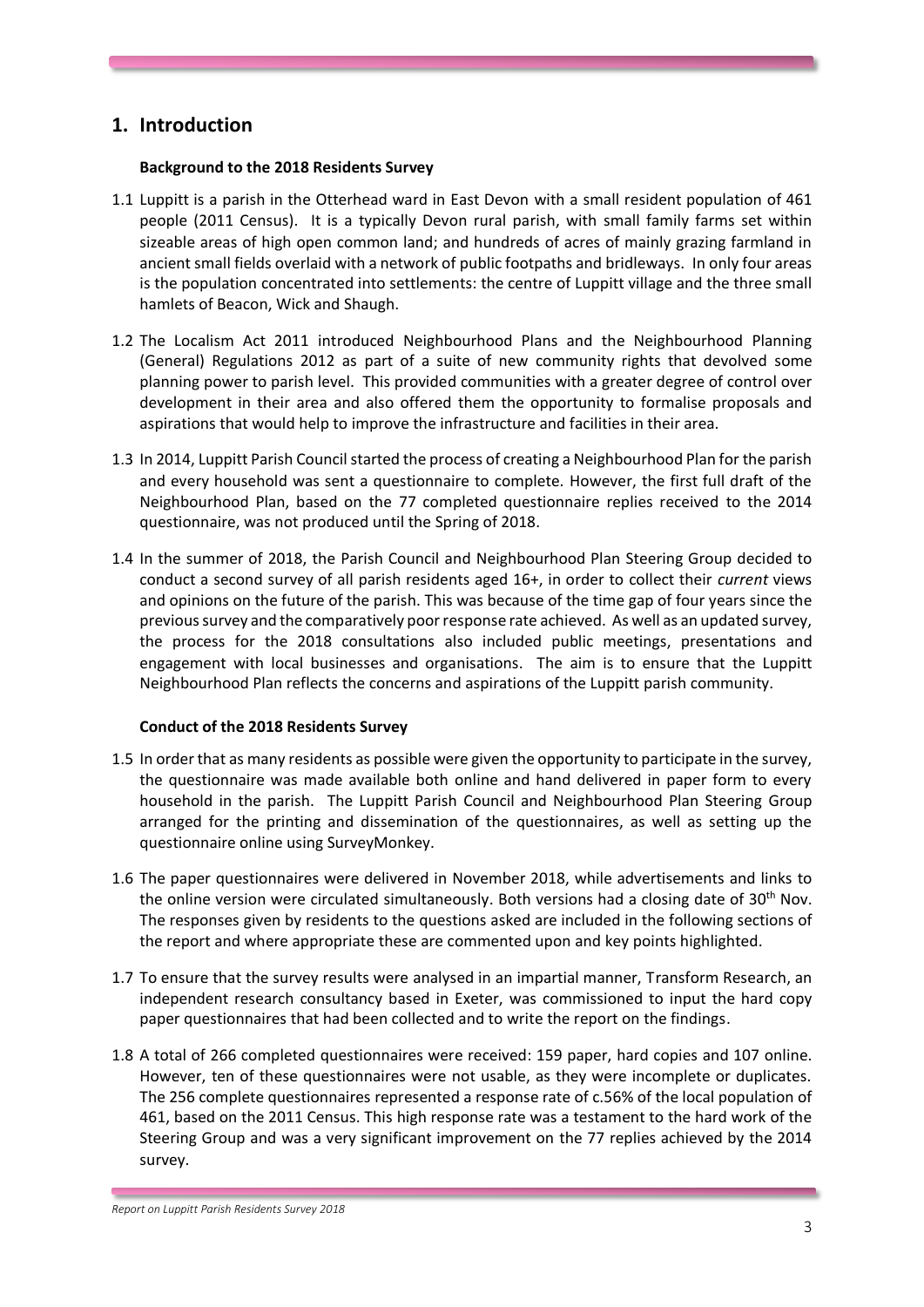1.9 Most importantly, the 256 completed questionnaires are also a sample of sufficient size to give us a very high degree of confidence in the accuracy of the results of the survey. Table 1 below shows the full confidence intervals for the sample of 256 within the overall population of 461, at the 95% confidence interval level:

| Table 1.1: Accuracy of resident's survey findings (margins of error at 95% confidence level) |  |  |  |  |  |
|----------------------------------------------------------------------------------------------|--|--|--|--|--|
| Total resident population (Census 2011): 461                                                 |  |  |  |  |  |

| TOtal resident population (Census 2011). 401 |                 |
|----------------------------------------------|-----------------|
| Survey response/Sample size                  | 256             |
| 5% or 95% response                           | $+$ or $-1.8%$  |
| 10% or 90% response                          | $+$ or $-$ 2.5% |
| 20% or 80% response                          | $+$ or $-$ 3.3% |
| 30% or 70% response                          | $+$ or $-$ 3.8% |
| 40% or 60% response                          | $+$ or $-$ 4.0% |
| 50% response                                 | $+$ or $-$ 4.1% |

- 1.10 As noted, the sample of 256 represents c.56% of the identified population of Luppitt of 461. This means that for an answer of 50% given by the sample of 256 respondents, we can be 95% confident that the 'actual' answer for all 461 in the population is within +/-4.1% of 50%. That is, we can be 95% sure that the actual answer lies between 45.9% and 54.1%. For an answer of 90%, the survey accuracy increases further, because the interval decreases to +/-1.8%; that is, we can be 95% sure that the actual answer lies between 88.2% and 91.8%.
- 1.11 As well as this overall degree of survey accuracy, it is helpful to compare the demographic profiles of the individuals and households who responded to the survey with the recorded demography of the population across the parish, albeit noting that the 2011 Census data is, by definition, somewhat out of date. Table 1.2 below contains the details and shows that given the natural aging of the population over the intervening time, the survey respondents are clearly a very representative sample of the whole population of the parish.

| <b>Demographic characteristics</b>                                                                       | <b>Census</b> | <b>Survey</b> |
|----------------------------------------------------------------------------------------------------------|---------------|---------------|
|                                                                                                          | 2011<br>(%)   | 2018<br>(%)   |
| <b>Activity of household members</b>                                                                     |               |               |
| Economically active (full/part-time employment, self-employed, unemployed)                               | 54            | 48            |
| Economically inactive (retired, etc)<br>$\overline{\phantom{a}}$                                         | 23            | 27            |
| In full-time education at school, college, university, training scheme, etc.<br>$\overline{\phantom{a}}$ | 19            | 18            |
| Other (Carer, looking after home, etc)                                                                   | 4             | 7             |
| Age of household members                                                                                 |               |               |
| Under 16                                                                                                 | 17            | 14            |
| $16-64$ years                                                                                            | 59            | 51            |
| $65+$ years                                                                                              | 24            | 35            |
| <b>Household size</b>                                                                                    |               |               |
| 1 person                                                                                                 | 17            | 16            |
| 2 people<br>÷                                                                                            | 54            | 51            |
| 3 plus                                                                                                   | 29            | 33            |
| <b>Total</b>                                                                                             | 100%          | 100%          |

1.12 Findings are presented in this report at an aggregate level for all of the 256 respondents on a theme by theme basis, as asked about in the survey questionnaire.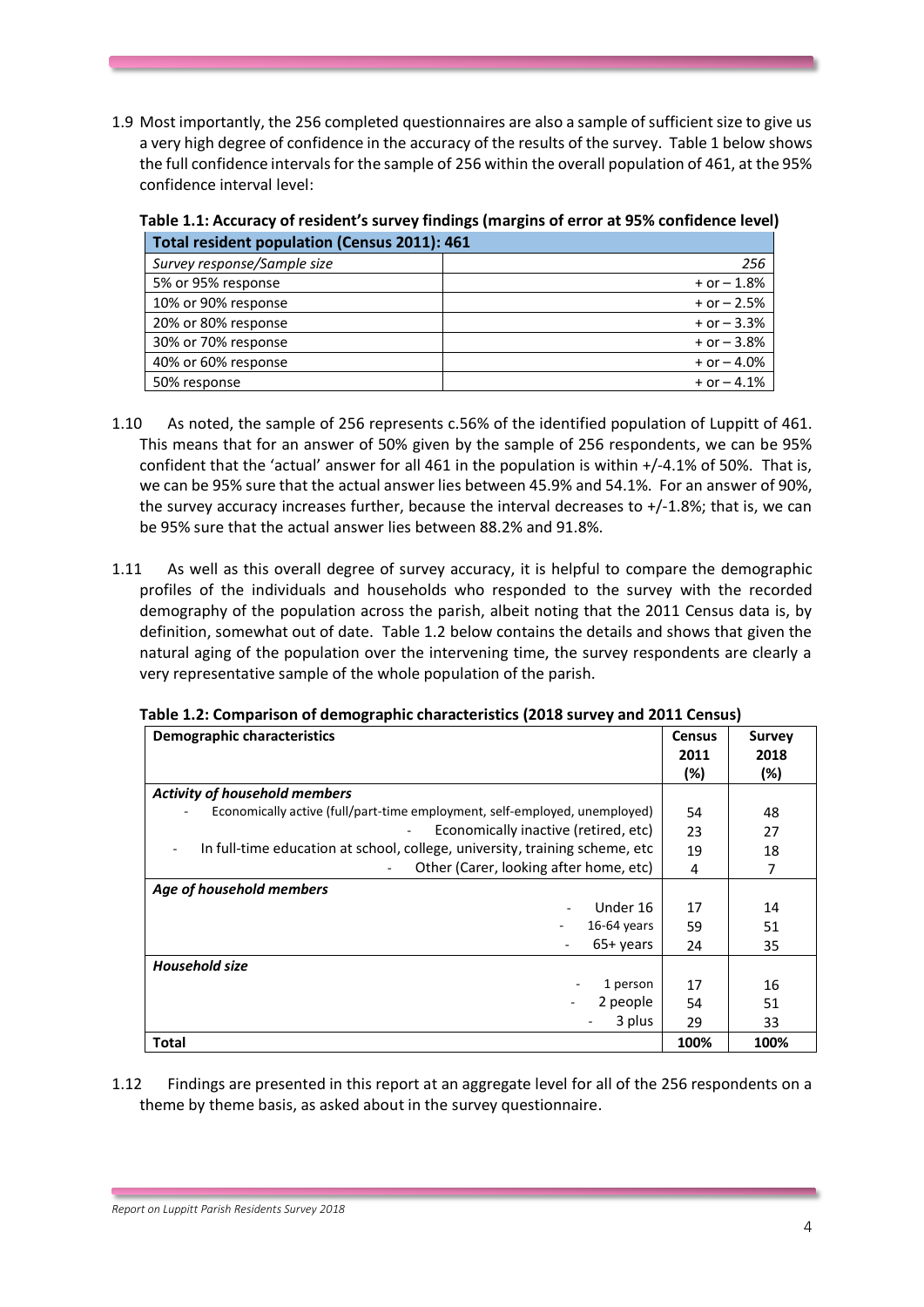# **2. The Natural and Farmed Environment**

### **The Landscape and Natural Environment**

2.1 The 256 survey respondents were asked about the importance of different aspects of the landscape and natural environment in Luppitt to them. Their answers are shown in figure 2.1 below. The figures show that, overall, between 75% and 92% of the respondents felt that *all* of the different aspects were either extremely or very important to them. Water quality (64%), peace and tranquillity (63%), preserving native plants and wildlife (62%) as well as rural views (61%) were the four aspects highlighted as being extremely important by the sample.



**Figure 2.1 Importance of landscape and natural environment in Luppitt (%)**

Base: 256 Luppitt parish respondents

- 2.2 The respondents were then asked if there were any other comments they would like to make about the landscape and natural environment of Luppitt and whether there were any areas they felt should be given special protection, such as designating a 'Local green space'. The answers given by the 47 people who responded to the question can be broadly categorised into two main categories (The replies given by all 47 are listed in Appendix I):
	- Those people expressing overall support for all of Luppitt's landscape and natural environment, often in terms of conserving and protecting it from any development or changes at all; and
	- Those people who identified specific areas or locations that they felt should be given special protection – the most often mentioned being the commons, woodlands (inc. native trees), hedgerows, lanes, ditches, footpaths and wildlife.

*Report on Luppitt Parish Residents Survey 2018*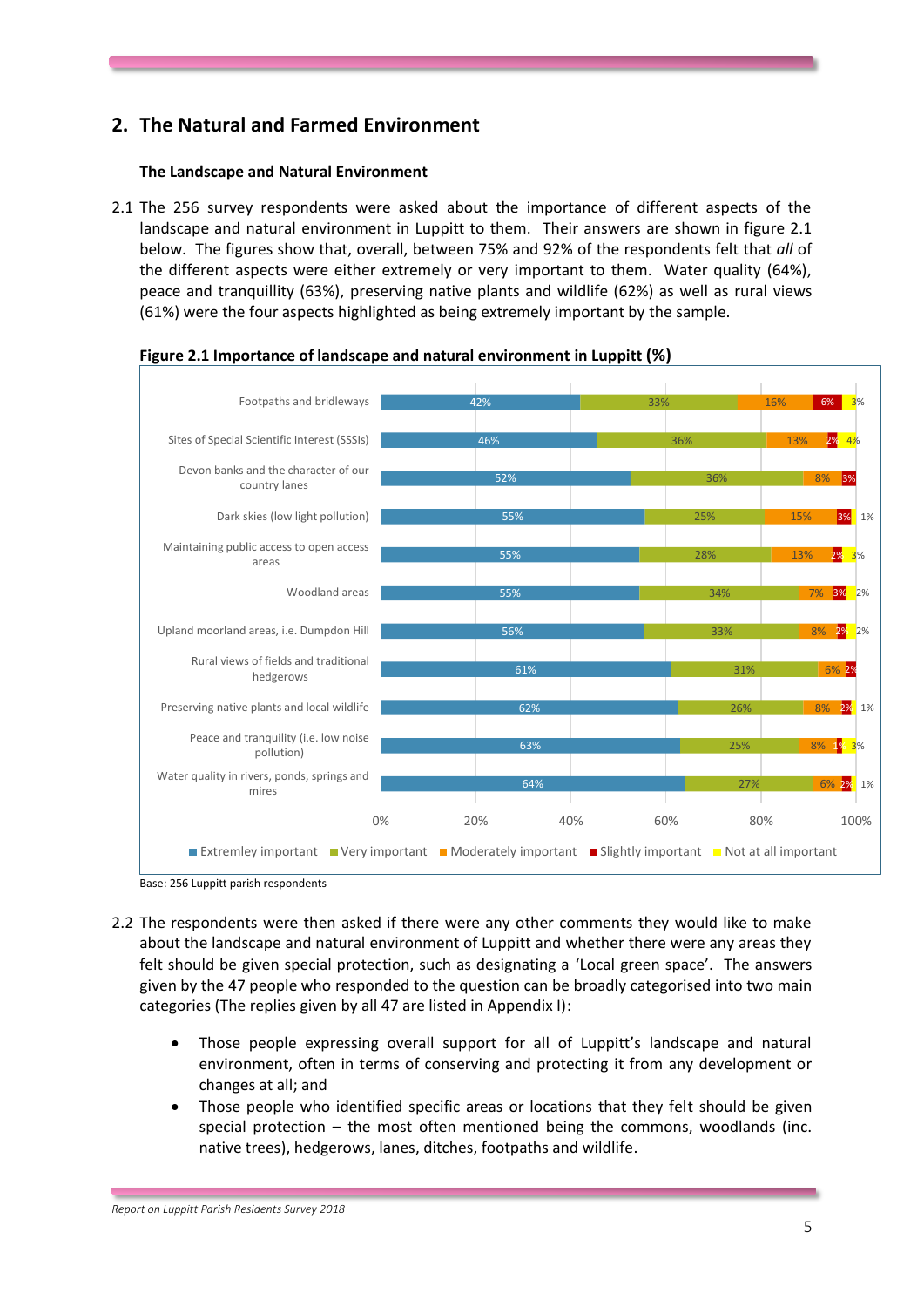#### **The Farmed Environment**

2.3 The survey respondents were then asked to think about the future of farming and farmers earning a living in Luppitt and to state which changes to farm buildings and farmland they would be likely to support. Their answers are shown in figure 2.2 below. Four potential changes were well received, with between 74% and 83% of respondents saying that they were likely or very likely to support new ecological and wildlife habitats (79%), new small farm buildings (83%), vineyards and orchards (77%) or niche farming and smallholdings (74%). In contrast, there was far less support for more intense animal husbandry (70% being unlikely or very unlikely to support it) or for farm landscaping projects (47% being unlikely or very unlikely to support it).





Base: 256 Luppitt parish respondents

- 2.4 The respondents were also asked to identify any *other* changes to the farm buildings and farmland that they would be likely to support. 39 people gave a response, however most of these people either only:
	- Reiterated their support for the *same* items that they had identified in the figure above, explaining why they would support the particular change; or
	- Made the point that it was difficult to say what changes they might or not support on the basis of a generic description, as each proposed change should be treated on an individual, case by case basis.
- 2.5 Among the few people who identified other, different changes, these included additional storage space for farmers, such as sheds, or planting trees and rewilding,

*Report on Luppitt Parish Residents Survey 2018*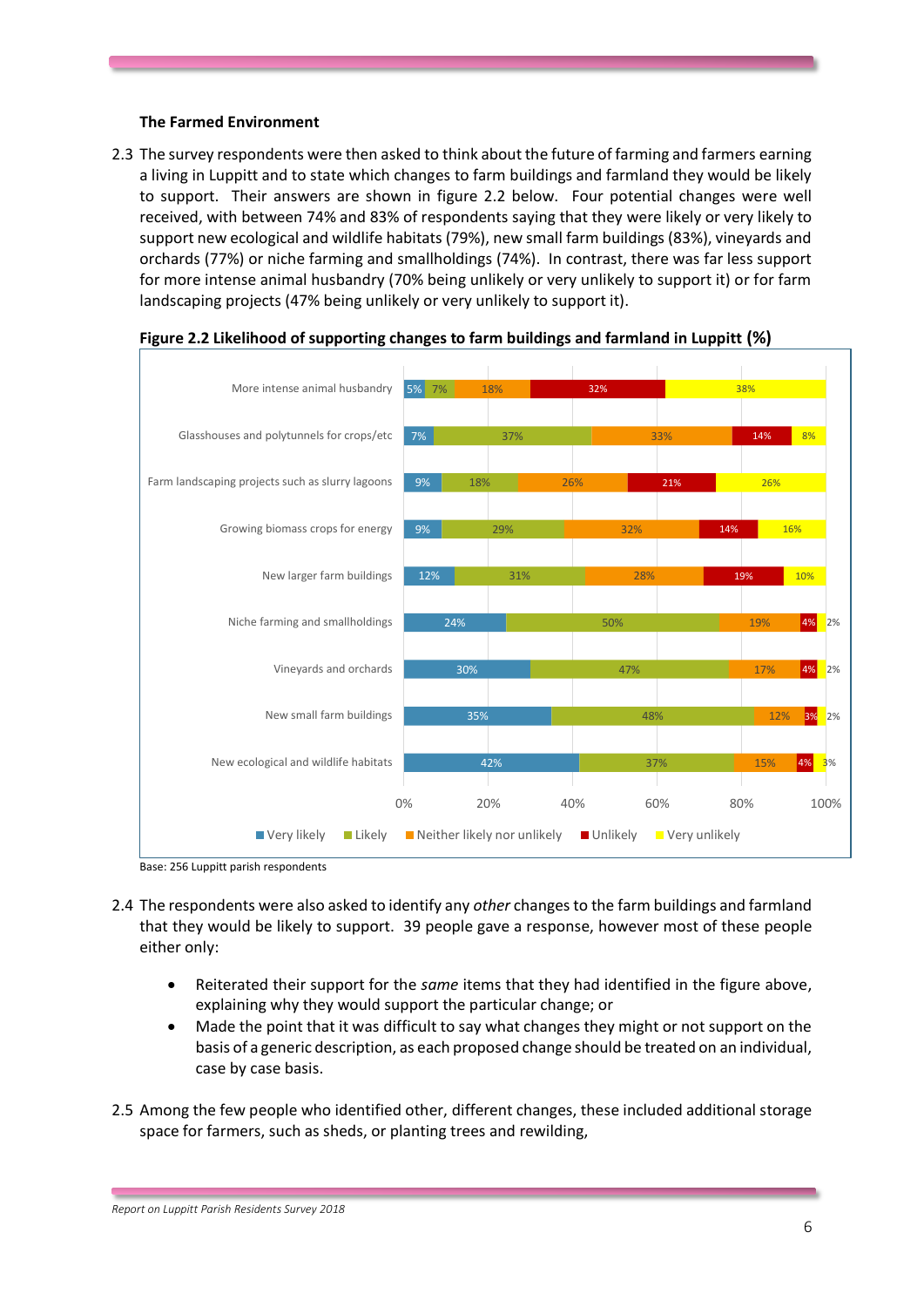# **3. Local Employment**

#### **Support for Employment Growth**

3.1 In terms of how likely they were to support new businesses in Luppitt parish that provide employment for residents and the surrounding villages, the respondents overall expressed strong support. 78% of the respondents said they were likely or very likely to support such businesses, while only 7% said they were unlikely or very unlikely:

| $\bullet$ | Very likely                 | 35% |
|-----------|-----------------------------|-----|
| $\bullet$ | Likely                      | 43% |
|           | Neither likely nor unlikely | 15% |
| $\bullet$ | Unlikely                    | 3%  |
|           | Very unlikely               | 4%  |

3.2 When asked to think about employment in Luppitt parish, and to say how likely they were to support the conversion of redundant old/stone farm buildings for business use for various types of development, support for each option was much more variable. Figure 3.1 below shows the range – from those that were most likely to be supported (studios for artists or artisans and bed and breakfast) to those that were least likely (offices and light industrial or storage):



**Figure 3.1 Likelihood of supporting conversions for development in Luppitt (%)**

3.3 The respondents were also asked to identify any other types of business that they would be likely to support. 40 respondents put forward ideas and their answers most often included a pub, village/community/farm shop, post office, butchers and a produce market.

Base: 256 Luppitt parish respondents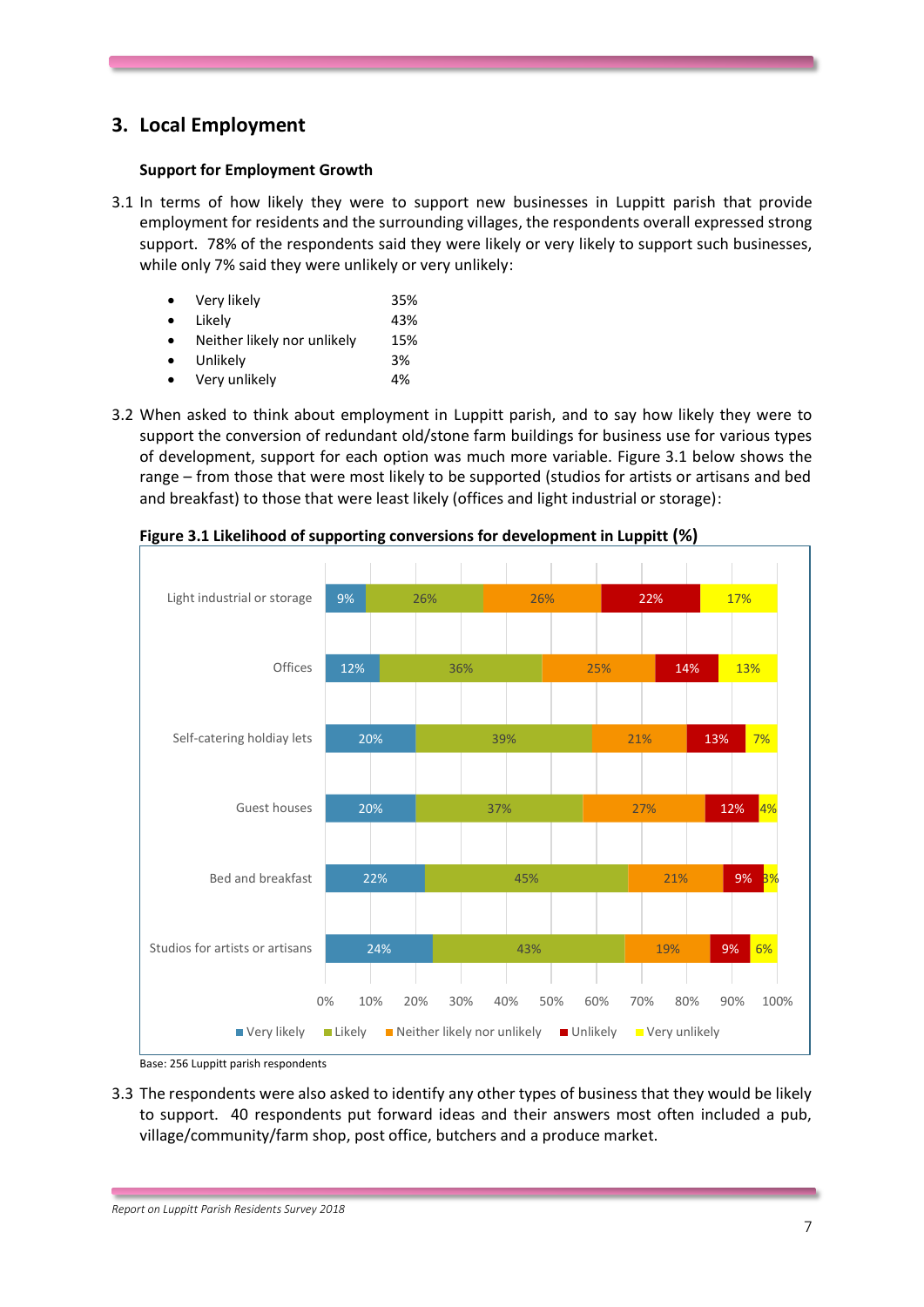- 3.4 The survey respondents were then asked to think about employment in Luppitt and to state which changes to land use for various types of development they would be likely to support. Their answers are shown in figure 3.2 below and show that changing to seasonal, small-scale camping sites or yurts and shepherd huts were most likely to gain support. However, it should be noted that only 45% and 41% respectively of the respondents said they would be likely or very likely to support such changes to land uses, with 23% and 29% being unsure respectively.
- 3.5 Changing land use to new build business units for offices or to holiday cottages were the least likely options to be supported, with just 19% and 15% of respondents respectively saying that they would be likely or very likely to support such changes. 67% said they unlikely or very unlikely to support changing land use to become either festival sites or new build holiday cottages.



### **Figure 3.2 Likelihood of supporting changes to land use for development in Luppitt (%)**

Base: 256 Luppitt parish respondents

3.6 The respondents were also asked to identify any other types of businesses that they would be likely to support. 35 respondents answered the question and their answers were, not surprisingly, very similar to the previous question about other businesses. The answers again included a pub, village/community/farm shop, post office, etc. as well as some new ideas, such as IT café, garage, care sector (residential and respite homes), flower nurseries, exhibition space and craft.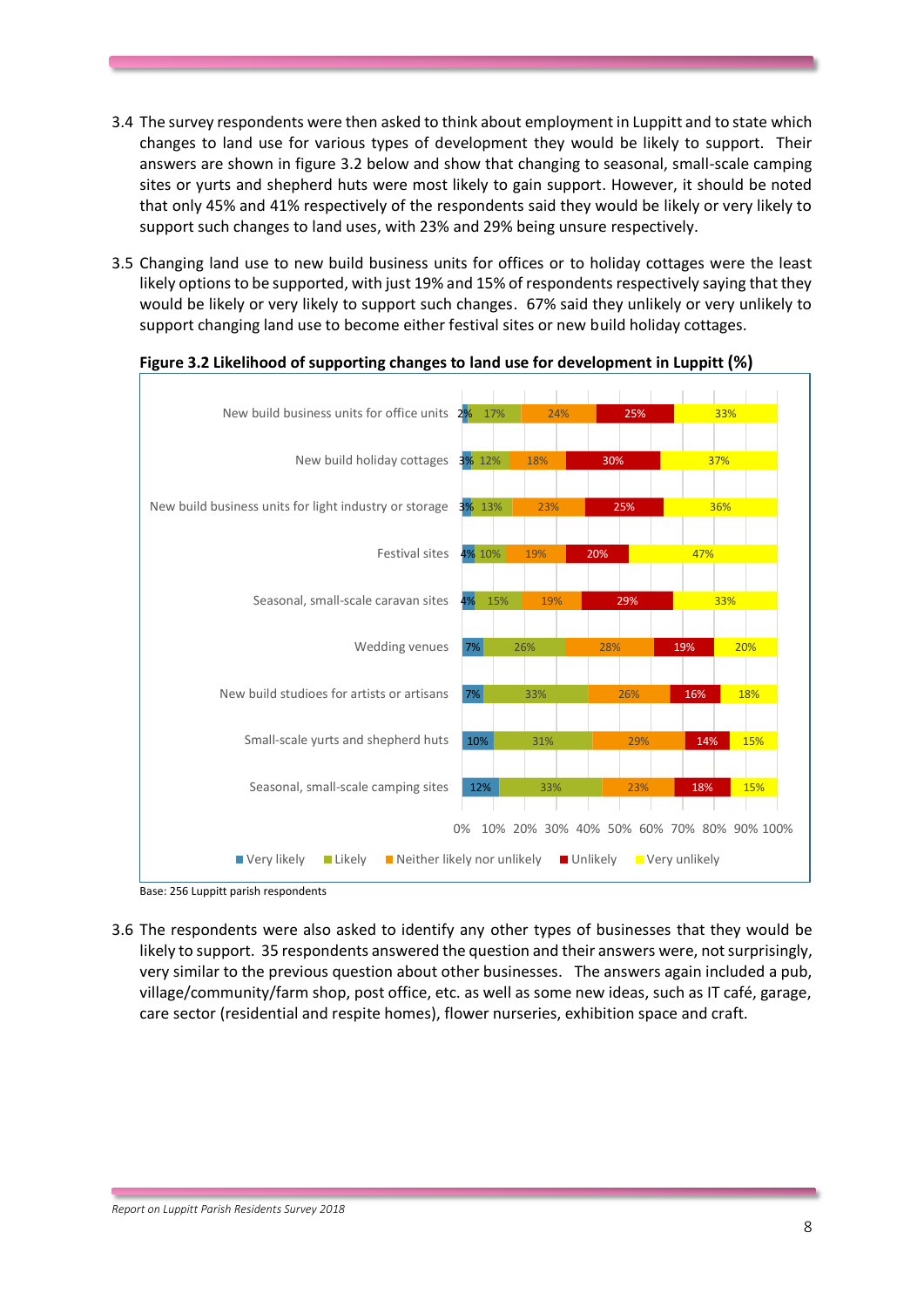# **4. Parish Facilities**

### **Use of Existing Facilities in Luppitt**

4.1 When asked about how often they and their families used the existing facilities in Luppitt, the respondents said that the public footpaths, bridleways and open access land were the most commonly used, with 53% using them at least once a month or more. The village hall was the next most well used facility by respondents, either for regular activities (21%) or the Friday market (18%) at least once a month. Figure 4.1 below contains the details for all the facilities.



**Figure 4.1 Use of Luppitt Facilities (%)**

Base: 256 Luppitt parish respondents

#### **Further Facilities in Luppitt**

- 4.2 49% of the survey respondents said that they would like to see other facilities in the parish, and 51% that they would not like any further facilities. The extra facilities that the respondents most often mentioned that they wished to see in the parish included the following:
	- *A village/community-owned shop, selling local produce with post office;*
	- *A lively "proper pub selling good food" with bigger facilities for events, weddings, etc;*
	- *A mobile shop;*
	- *Bus stop/bus service; and*
	- *Improved sport & leisure facilities/activities (i.e. keep fit, Pilates, skateboarding).*
- 4.3 A few further comments were also added by respondents who did not want to see development or more facilities in Luppitt, because they felt that its undeveloped nature was key to its beauty and charm – saying that any (extra) facilities people wanted were readily available in Honiton.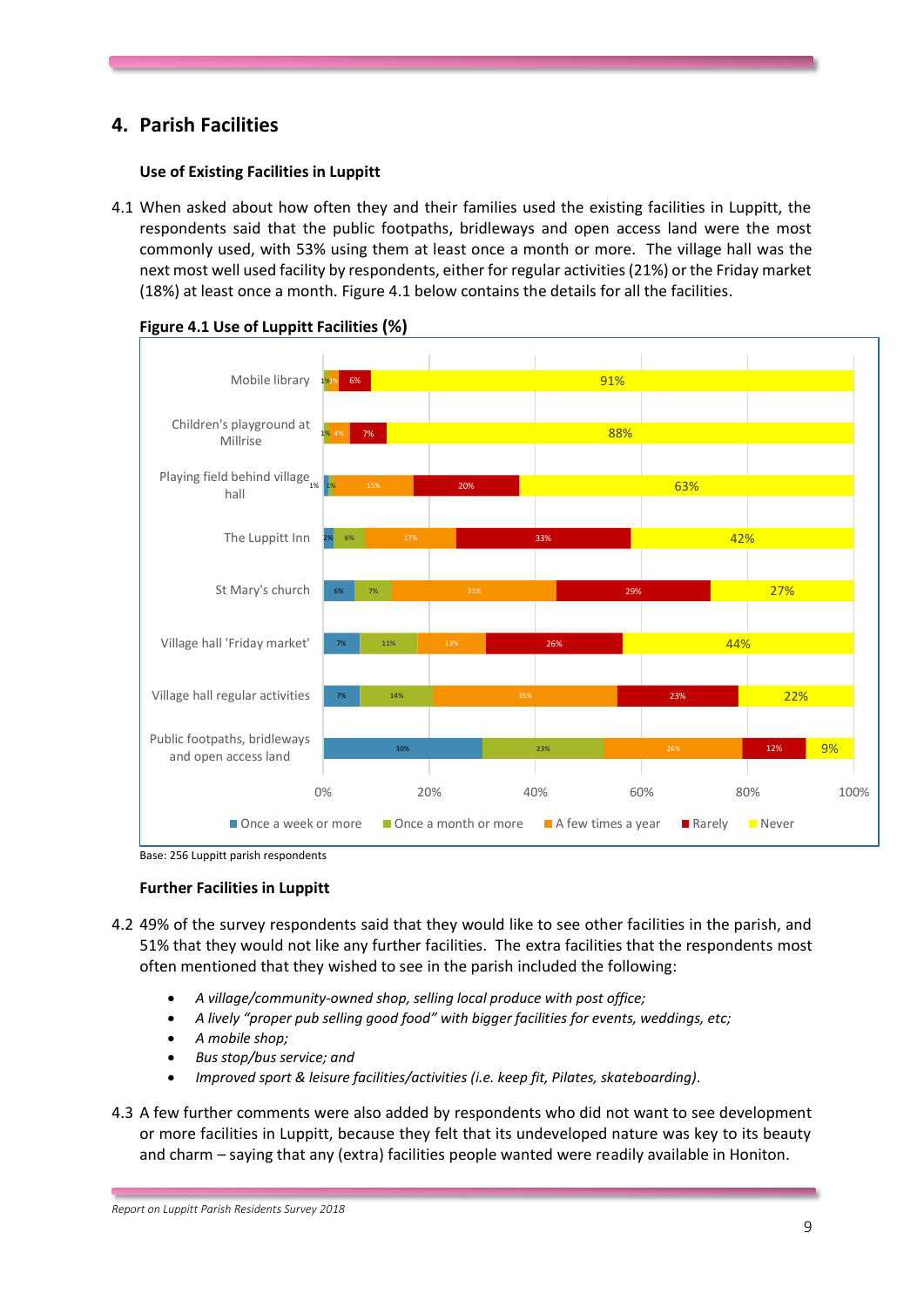# **5. New Development**

#### **Housing development over the next 13 years (to 2031)**

- 5.1 The survey found that 68% of the 256 respondents agreed that there would be a need for more homes in Luppitt parish over the next 13 years to 2031. 32% of respondents did not agree that there would be a need for more homes in this time frame.
- 5.2 In the event that there was new development in Luppitt parish, the respondents were asked if they had a preference for it being on either brownfield sites (i.e. previously developed land) or greenfield sites (i.e. farmland, woodland, amenity land that had never been developed). They expressed a very strong preference for development on brownfield sites (83%):
	- Strongly prefer brownfield (58%);
	- Prefer brownfield (25%);
	- No particular preference (11%);
	- Prefer greenfield (1%);
	- Strongly prefer greenfield (0%); and
	- Not answered (5%).
- 5.3 If new housing accommodation were built in Luppitt parish, the respondents were asked what type they thought would be most beneficial to the community. Figure 5.1 shows that affordable housing, farm dwellings subject to an AOC, annexes in existing houses and smaller open market housing were most likely to be thought beneficial, while larger open market housing and subdivision of existing housing into multiple units were the least likely to be thought beneficial.

| Larger open market housing (3 or more beds) 2% 17%                                                         |     |     |     | 33% |                                             | 22% |     | 26% |     |
|------------------------------------------------------------------------------------------------------------|-----|-----|-----|-----|---------------------------------------------|-----|-----|-----|-----|
| Subdivision of existing housing into multiple dwelling<br>units                                            | 7%  | 14% |     | 45% |                                             |     | 21% |     | 14% |
| Housing for the elderly                                                                                    | 9%  | 20% |     |     | 35%                                         |     | 19% |     | 16% |
| Smaller open market housing (up to 2 beds)                                                                 | 11% |     | 24% |     | 38%                                         |     | 11% |     | 16% |
| Annexes added to existing houses                                                                           | 10% |     | 23% |     | 47%                                         |     |     | 12% | 8%  |
| Farm dwellings subject to an AOC                                                                           | 15% |     | 22% |     | 40%                                         |     |     | 15% | 8%  |
| Affordable housing (i.e. subsidised)                                                                       |     | 22% |     | 26% |                                             | 25% |     | 16% | 11% |
| ■ Extremely beneficial ■ Very beneficial ■ Somewhat beneficial ■ Not so beneficial ■ Not at all beneficial |     |     |     |     | 0% 10% 20% 30% 40% 50% 60% 70% 80% 90% 100% |     |     |     |     |

#### **Figure 5.1 Preferences for type of housing development (%)**

Base: 256 Luppitt parish respondents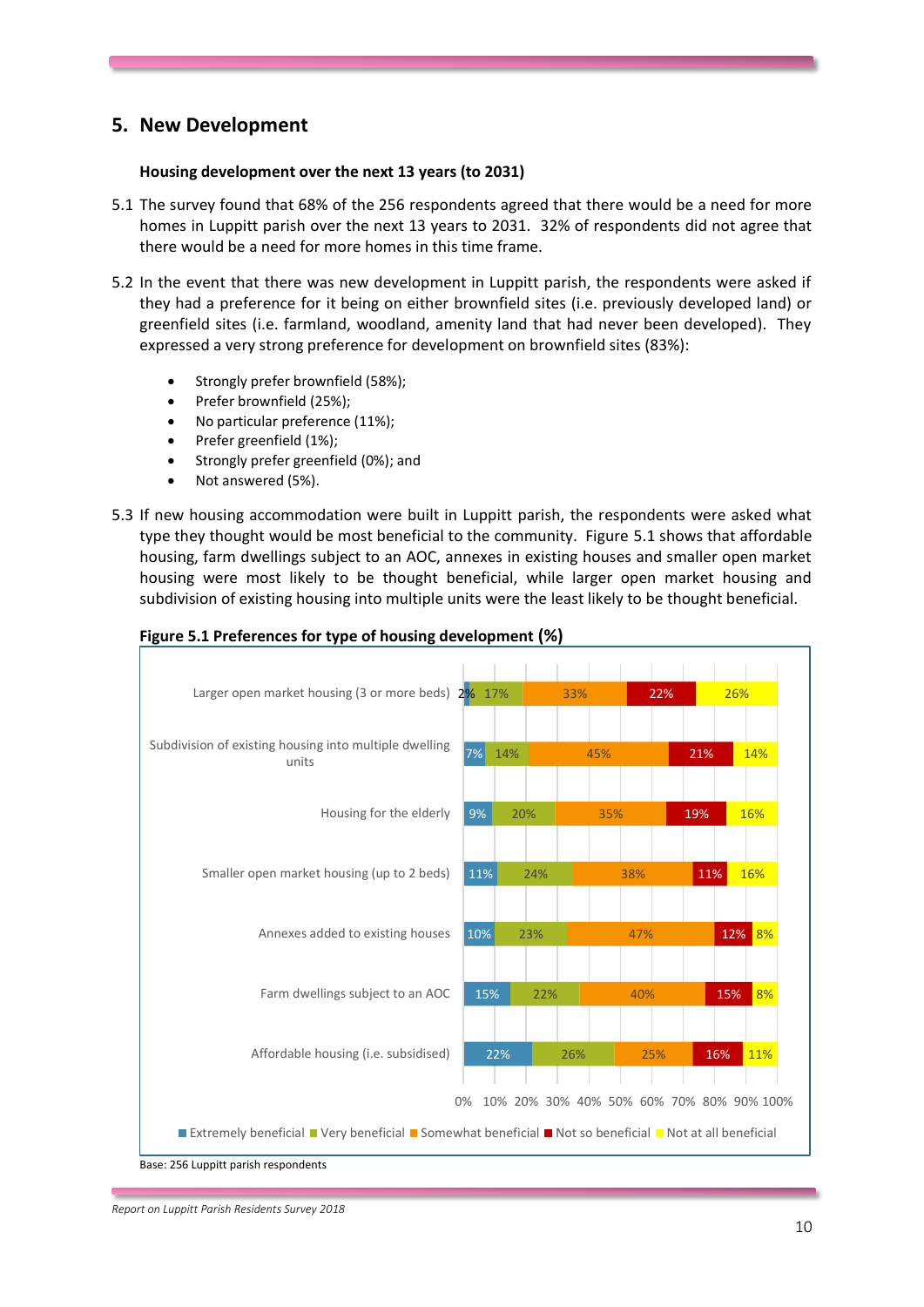- 5.4 65 respondents made further comments about housing development in Luppitt parish. These can be classified under the following main headings:
	- **Comments about affordable housing development in Luppitt**

*"Affordable housing needs to be rented. If homes are purchased, they will be sold later at market value." "Affordable housing should be for local people only."*

*"Just to comment on 'affordable housing': Please thoroughly research the likely rate at which housing associations consider as 'affordable,' before assuming them suitable for Luppitt. When looking at wage levels for jobs within the parish and the local area, it is clear that even the LHA (Local Housing Allowance) does not cover housing association rents in some cases. I would strongly advise collaboration with East Devon Council if at all possible should the possibility of a future development of this type present itself." "Affordable housing with restrictions."*

#### • **Comments about the need for infrastructure with any housing development in Luppitt**

*"Care must be taken to balance building of new housing with overloading amenities, especially traffic, and to avoid on-road parking."*

*"Adding any new housing to Luppitt will require additional investment in infrastructure. Roads are designed for low volume use only, lack of shops or pub / cafe serving food means journeys still required for these amenities. Making houses into multiple occupancy units means more cars but no additional community benefits. Conversions offering rural business / living accommodation would offer both." "We cannot cope with new buildings, new communities here as the roads and access are not suitable."*

#### • **Comments about the type of housing development in Luppitt**

*"Dwellings in keeping with the village."*

*"Development within village parish should reflect 1) the special AONB nature of Luppitt, 2) its predominantly agricultural basis, and 3) its geography and visual environment."*

*"Small scale eco self-build houses for Luppitt young people, no more than 3 houses. Other than that no new houses apart from agricultural tied houses. The existing planning laws permit farming families to build for their children."*

*"Should be a small development of local authority housing restricted to local people." "Low cost housing for Parish occupancy."*

*"Smaller houses - sympathetically designed and located, or conversion of existing housing stock into smaller units would help to preserve the special character of Luppitt while providing lower cost homes. Any new build homes or conversions should have appropriate conditions placed on them to ensure locals/agricultural workers/full time occupants have priority."*

#### • **Comments about the need for housing for young people in Luppitt**

*"The parish is ageing so we need new properties to provide not only for our children and elderly relatives but to provide for younger residents to move into the village."*

*"There are too many 'retirement' homes and not enough for the young of the parish."*

*"As in any rural village, housing for next generation villagers is difficult to find and is expensive." "Especially needed is housing for the young at affordable rates."*

*"Homes for elderly could mean their existing properties are made available for younger generations."*

#### • **Comments about the need for (any) housing development in Luppitt**

*"The lack of facilities in Luppitt make it unsuitable for serious housing development compared to Dunkeswell & Upottery - is there a genuine need that isn't already met in those very nearby villages?" "No new buildings for the open market. No new builds other than exceptional circumstances for existing residents who cannot afford 'open market' pricing which is now high, inflated and only available for people moving in from outside and holiday homes."*

*"No new developments for holiday homes. 2nd homes and should only be sold to local residents." "No new houses."*

*"We do not need any more houses built in Luppitt, due to the amount of houses which are on the market, do not sell, or take an age to sell."*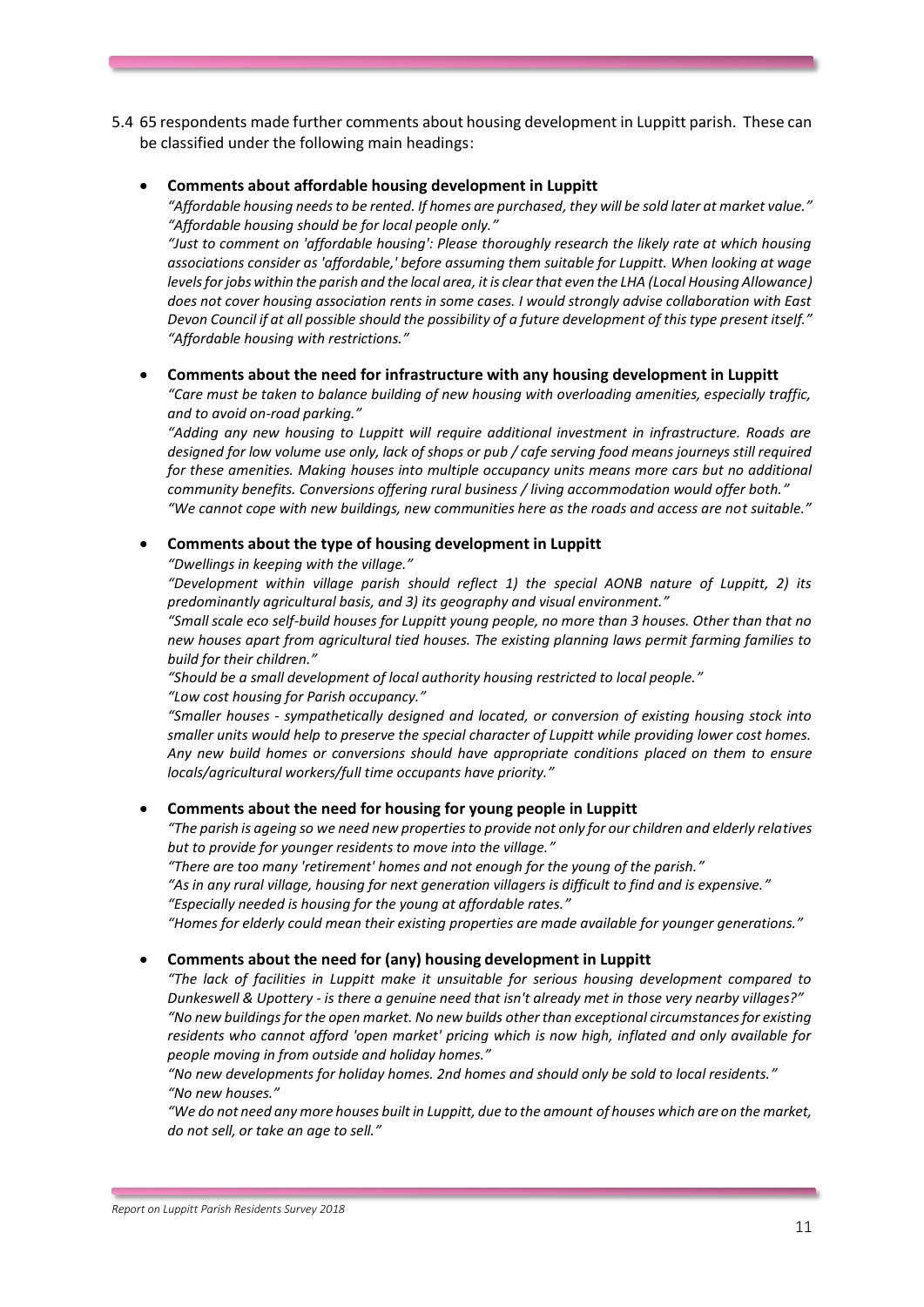# **6. Design, scale and siting**

- 6.1 In the event that planning permission were granted for developments in Luppitt, the respondents were asked whether they agreed that it was important to have additional safeguards to control the design, scale, height, siting, colour and screening of any new buildings. 79% of the respondents in the sample replied that they were in favour of such additional safeguards:
	- Strongly agree with additional safeguards (54%);
	- Agree with additional safeguards (25%);
	- Neither agree nor disagree (10%);
	- Disagree with additional safeguards (5%);
	- Strongly disagree with additional safeguards (2%); and
	- Not answered (4%).
- 6.2 The respondents were then asked to distinguish between the importance of various types of planning safeguards. Figure 6.1 illustrates the range of safeguards that they were asked to distinguish between. The figure shows that the siting of new buildings, so that they do not have an adverse impact, was most likely to be regarded as being very or extremely important by the respondents, followed by the screening of new buildings with native Devon trees and using harmonious external building materials. The use of non-reflective building materials was less likely to be regarded as very or extremely important than the other options.





Base: 256 Luppitt parish respondents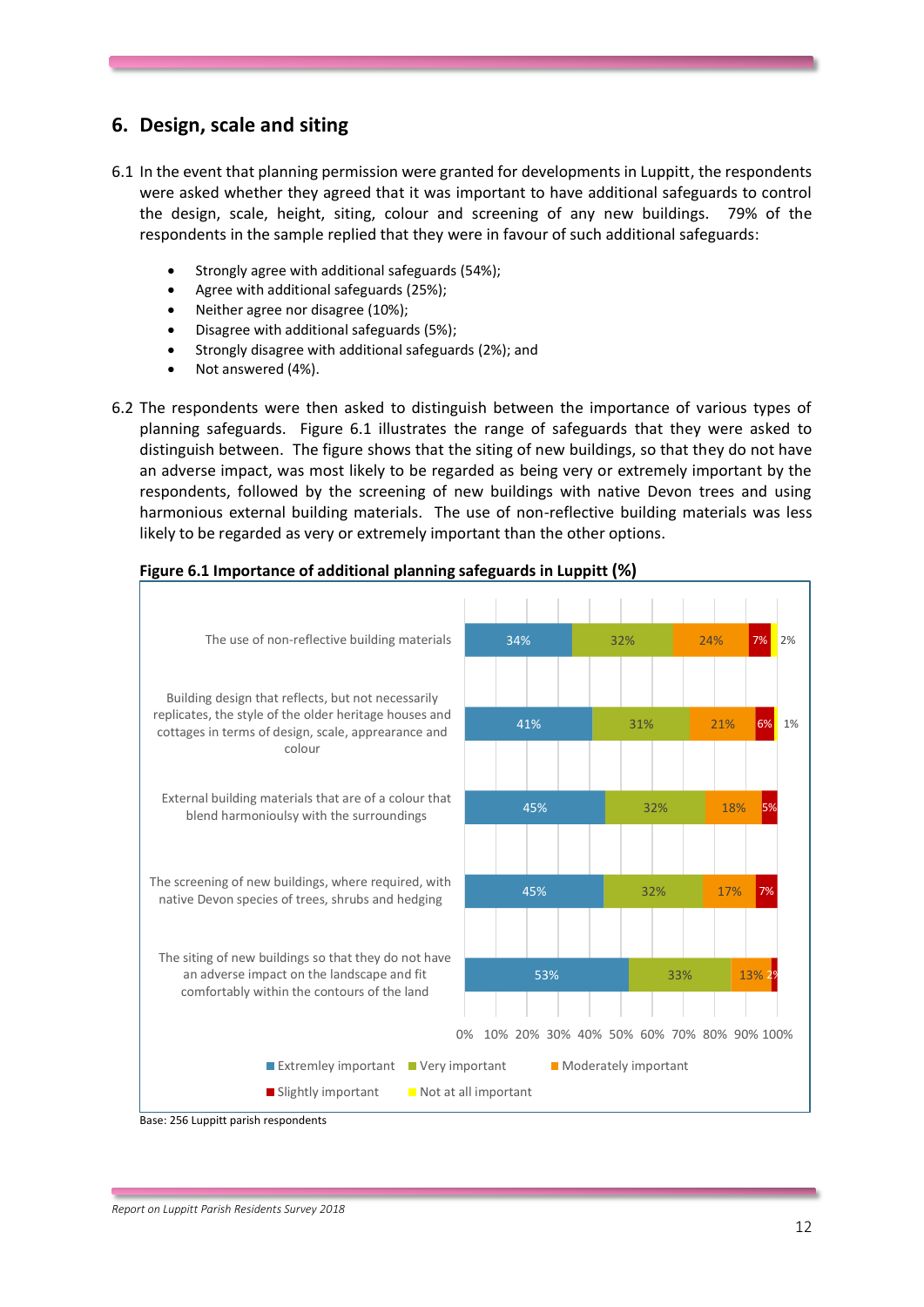- 6.3 49 respondents made some further comments about the design, scale, height, siting, colour and screening of new buildings. These can be categorised into the following main groups:
	- **Comments about the type/colour of building materials to be used**

*"Local materials. Wooden buildings more important and should have preference."*

"My view is that our houses are in the countryside, we are a village – it's not grand designs. We are *traditional - stone buildings are perfect! No need for concrete prison looking houses." "Natural stone is best."*

*"New build design needs to either reflect the style and materials of the older heritage properties or can be a more modern design but using materials and colours reflecting the surrounding natural environment."*

*"Please encourage the use of flint, even if just on the visible side of new development."*

#### • **Comments about the design of any new buildings**

*"Simple strong, bungalow, cottage type especially for sheltered housing e.g. elderly, small rooms in close proximity, possibly with maintenance on site, say no more than 6 houses. See examples of post war housing in Honiton. Open plan landscape, 1 bed kitchen bath, sitting room, using traditional materials." "Only two-story house, no flats."*

*"21st century housing designs should be allowed but sympathetically designed to blend in."*

*"Do not want to discourage imaginative modern architecture by insisting on having pseudo rustic buildings."*

*"Do not ruin the village with new ugly homes."*

*"Any new buildings should be designed as 'one offs', not the sort which large building developers insist on. They should use natural materials wherever possible and sit comfortably within their natural surroundings. It IS possible to build low cost, but imaginative dwellings, without compromising on quality."*

*"If safeguards are rigidly followed then new builds often become pastiche.... good design should also be encouraged - new materials and ecological designs are the future."*

*"We do not need boxes or bungalows - design does not have to be expensive - there are some very clever local designers."*

#### • **Comments about screening**

*"I wouldn't restrict screening of new building with only native Devon species - though screening of trees etc should be mandatory with all new farm buildings."*

*"To make sure people screen buildings when they are supposed to."* 

*"With regard to screening, I think hedges, trees and shrubs should be planted wherever possible."*

#### • **Comments about solar panels/glass/reflective materials**

*"Unfortunately, solar panels on buildings are reflective but a necessity of modern Eco life. Planners should be persuaded that roofing in bright zinc coated corrugated roofing panels are unwelcome. They take too long to weather and there are modern coatings which blend more naturally into the countryside."*

*"I do not think that lots of glass for new buildings fit in with the landscape."*

*"I think the need for a vast increase in weekly generated energy may involve the necessity for more visible solar panels etc. We will need to treat this with priority, or need an energy movement if possible within the next 2-3 years."*

*"More important than the style is environmental impact of materials, if you meant reflective solar panels - I am in favour of them. But we need more meadows not more houses."*

*"Solar panels are reflective and unsightly, but this is outweighed by the eco benefits, (but then so were tiles when they replaced thatch in so many instances!). Were panels to be placed in fields, careful siting and screening should be a pre-requisite. Corrugated zinc roof is highly reflective and takes decades to weather and should be avoided. There are coated alternatives."*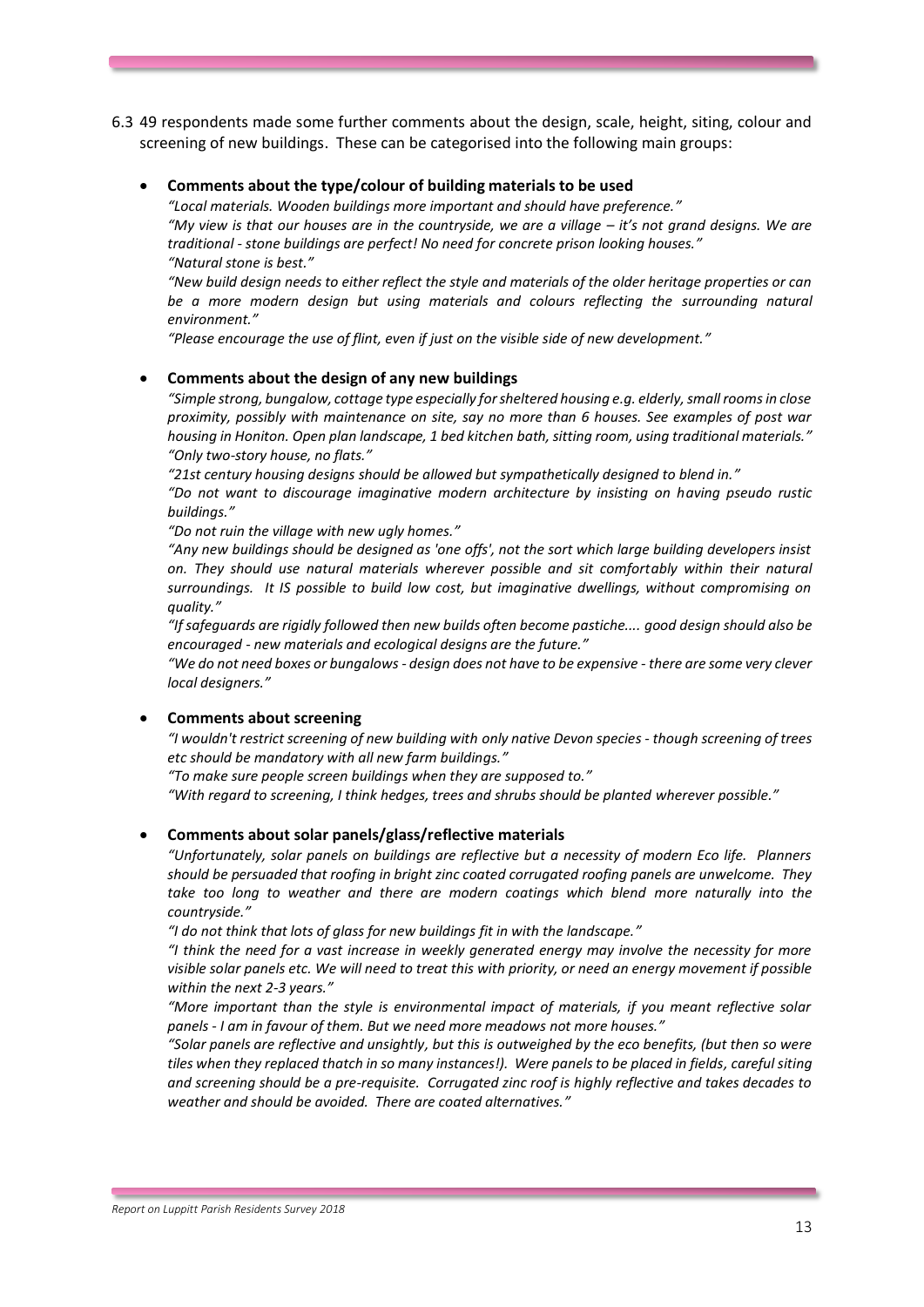# **7. Renewable Energy and Carbon Reduction**

- 7.1 The respondents were then asked whether they agreed that domestic-scale or community-owned renewable energy installations should have no or low impact on the landscape, settlement, and road infrastructure to be acceptable. Their replies showed that 74% of them agreed:
	- 36% strongly agreed they should have no or low impact;
	- 38% agreed;
	- 13% neither agreed nor disagreed;
	- 8% disagreed; and
	- 5% strongly disagreed.
- 7.2 The 256 survey respondents were asked what types of renewable energy installations they were likely to support in Luppitt parish. Figure 7.1 below shows their answers. The two most popular options that the respondents said they were likely or very likely to support were: domestic photovoltaic (solar) panels or tiles (79%) and a community led and owned renewable energy initiative for the benefits of Luppitt residents (70%).

**Figure 7.1 Likelihood of supporting renewable energy installations in Luppitt (%)**



- Base: 256 Luppitt parish respondents
- 7.3 53 respondents made comments about the four types of renewable energy installations rated above. Their comments are summarised below:

#### • **Comments about domestic photovoltaic (solar) panels or tiles**

*"A field of solar panels would not enhance the green landscape of most of the parish. If planning applications are made, the location and scale of such a development must be very carefully considered." "All houses should have pv units on their roof and possibly some usage of land based pv units instead of livestock production which will have to be dramatically reduced very soon i.e. no developments."*

*"Any installations will have an impact. Pv panel farm, as seen along the A30 looks terrible. Wind turbines, can look beautiful. Buildings roofs should be used wherever feasible for pv panels."*

*"Do not wish to see new solar panels. They should not be added to the design of houses. Roof panels are often eyesores. Renewable energy installations must be well thought out and blend in countryside." "Fields of p.v. would not be suitable here, but smaller scale installations should be encouraged (including wind and water)."*

*"I would support solar panels installed on existing buildings but would be less supportive of solar farms." "Using all farm building roofs for solar energy."*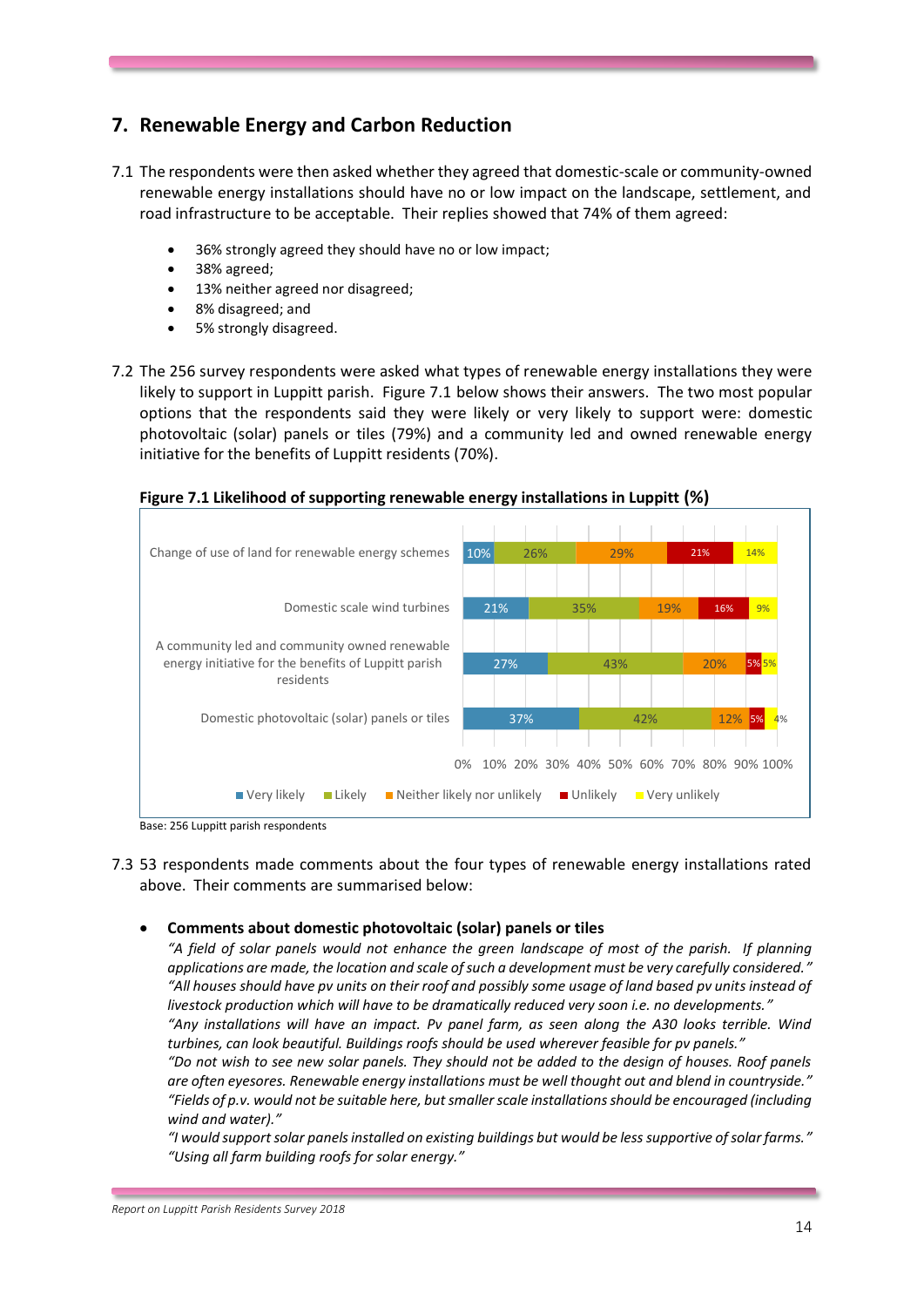#### • **Comments about community led and owned RE initiative**

*"Communities renewable energy policies have the opportunity to lead national policy. We should take that lead."*

*"I would be very interested in schemes for a community led project and would suggest we are ideally placed to set one up!"*

*"The overwhelming need to halt climate change will mean that we need to accept compromises of the impact. Community led schemes should be supported but how to fund them. The available technology will improve e.g. solar batteries. Keep all parishioners aware of what is possible."*

*"Would a community led-owned energy initiative be for the benefit of all residents, or just those in the main village?"*

*"Depends on the benefit of installations to the community - these may out way the negative impacts in the long term."*

*"Luppitt should take notice of the Scottish Islands which have become totally self-sufficient, with wind and sun and water. It is the only way forward, it is so more important than the hypocrites."*

*"Depends on the scale - can anything really have 'no impact', low impact domestic scale, community owned would be supported."*

#### • **Comments about domestic wind turbines**

*"Do not ruin views with wind turbines. Not fair to decrease value of homes for selfish people." "Domestic-scale wind turbines only if they don't damage birds and bats. We must protect our rivers hydro could damage water courses."*

*"Wind turbines are a real eyesore and make a real blot on the landscape. Look at Scotland." "Wind turbines should be important."*

#### • **Comments about changes of land use**

*"Change of use of land is acceptable, but only if it is not easily visible from anywhere." "Support for these depends entirely on what is proposed, where it is sited and the potential benefits of installation…Land use changes depend on the specific scheme proposed and should be looked at on a case by case basis."*

#### • **Suggestions for other RE options**

*"Pro-ground source heat exchange and biomass planting."*

*"We have a biomass boiler for heating and providing hot water for our cottage…It is 'hidden' in part of an old barn and so has no impact on the landscape. We are growing trees on our acreage in the hope of coppicing them for fuel in later years. Again, the trees enhance rather than blight the landscape. Biomass boilers are easy to use and to maintain and we'd recommend them highly."*

*"The application of cow dung produces environmental air from photo synthesis. More trees would help." "Rainwater and/or grey water harvesting etc."*

- 7.4 The respondents were then asked if they thought it would beneficial to implement a Green Code for Luppitt parish. 69% of the sample said that they agreed that it would be beneficial – 30% saying that they strongly agreed and 39% that they agreed. 26% of the sample neither agreed nor disagreed, while just 4% disagreed and only 1% strongly disagreed.
- 7.5 35 respondents made some further comments about the possibility of a Green Code. On the whole, their comments broadly expressed a cautious welcome for the idea, but there were various concerns - how would it be 'policed', what exactly would it include, how would it work with those who weren't being 'green' already and would 'everyone' sign up to it (farmers, householders, smallholders, businesses, council, etc). A few other respondents were opposed to the idea, in several cases because they felt that they were already doing everything in an environmentally friendly manner or because they that felt such a code would be unworkable.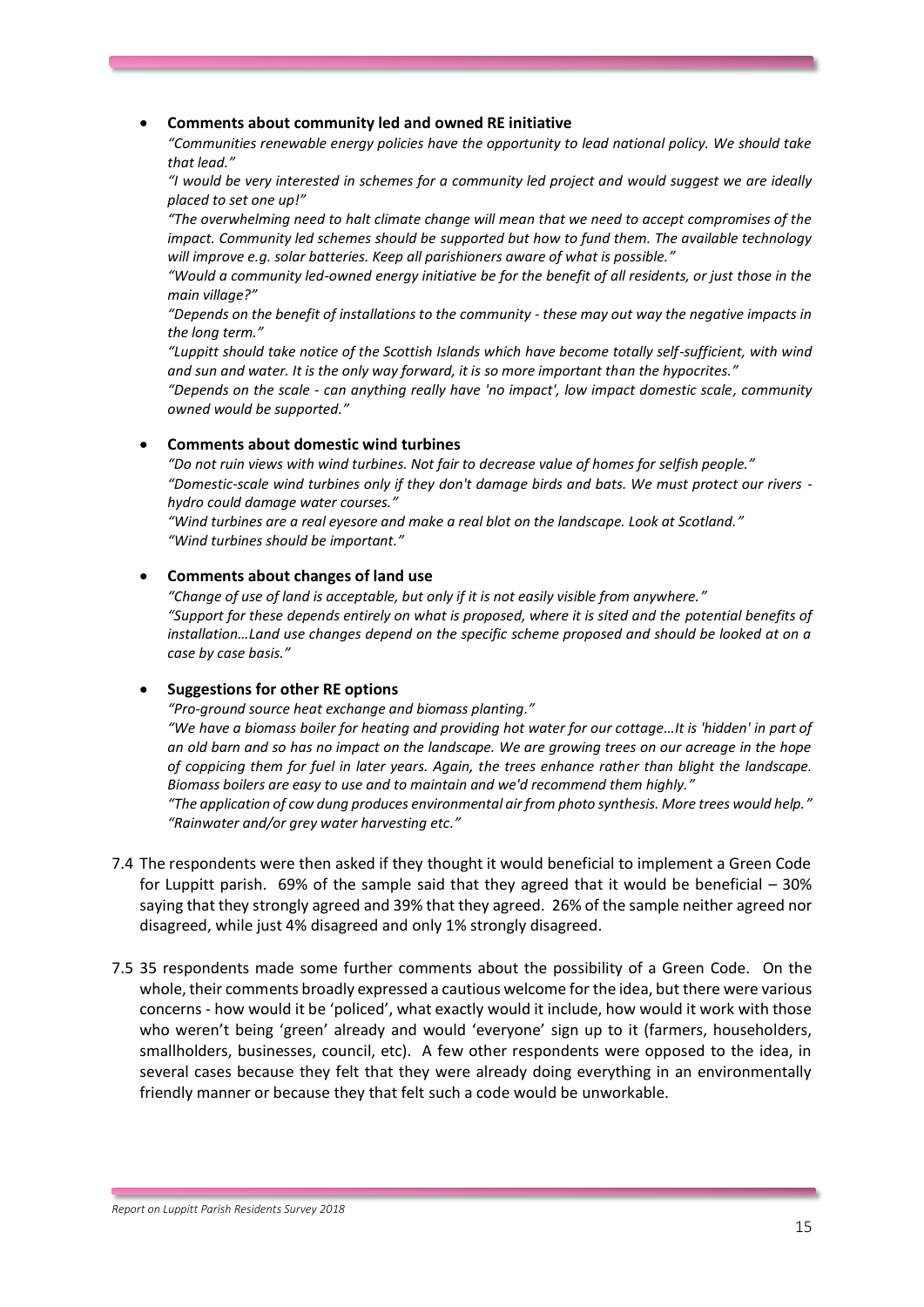# **8. Listed and Historic Buildings**

#### **Conservation Area status**

8.1 The respondents were next asked whether there were any parts of Luppitt parish that should be given Conservation Area status. 29% said yes and 71% said no. Those who said yes were asked which parts of the parish would be better protected by Conservation Area status. The most commonly given answers were either or *"all of the village"* or *"all of it"* (it was not always clear whether this meant all of the parish or all of the village). Some people specified particular parts of the village, such as:

> *"Luppitt Village from the top of the Hill down thru' Tapsterwater and up to Antelope - the heart of the village where development should be tightly controlled." "Luppitt village especially the areas from the village hall to the church, perhaps extended down to the cottages by the ford."*

8.2 Several of the respondents mentioned individual buildings, such as the church, thatched buildings, the pub, the Mill and the harbour area, while others mentioned some of parts of the parish, such as Beacon, Dumpton Hill and Shaugh. Other respondents mentioned some of the natural features of the parish, such as the commons, woodlands and generic 'green areas'.

### **St Mary's Church**

- 8.3 When asked whether they agreed that there should be support for the maintenance of St Mary's Church to keep it open and in good repair, the respondents were very much in favour. 69% of the respondents in the sample agreed or agreed strongly with this. The overall replies were:
	- 30% strongly agreed;
	- 39% agreed;
	- 26% nether agreed nor disagreed;
	- 4% disagreed; and
	- 1% strongly disagreed.
- 8.4 52 respondents made suggestions for how this might be achieved. Their replies can be categorised into the following four main groups:
	- **(More) Fundraising activities/events** *"Promote more diverse activities/facilities in the church to encourage use of building." "If support is needed it should be by voluntary contributions and local fund raising." "Continue with village fundraising events and ask villagers for an annual small donation?"*
	- **Local levy/household "tax"** *"Parish levy based on RV of property. Dispensation for those on benefits/pensions." "A small Levy added to council tax." "Perhaps a small household levy, albeit I understand The Church of England has, itself sizeable assets!"*
	- **Getting the CoE to pay**

*"The Church of England is still a very wealthy establishment." "The Dioceses should step up! How many more events can the village expect to have in aid of the Church? Maybe the Church should have other uses when there are no services to help with its support! Suggestions have been made for many other uses but have always been turned down by the Church* 

*Council, not put to the Residents to choose!"* • **Widen the range of (paying) activities that the church is used for** *"Promote more diverse activities/facilities in the church to encourage use of building." "Make it a place of church pilgrimage. Put more events on - choirs etc.. Put the church yard into the scheme that protects botanical integrity."*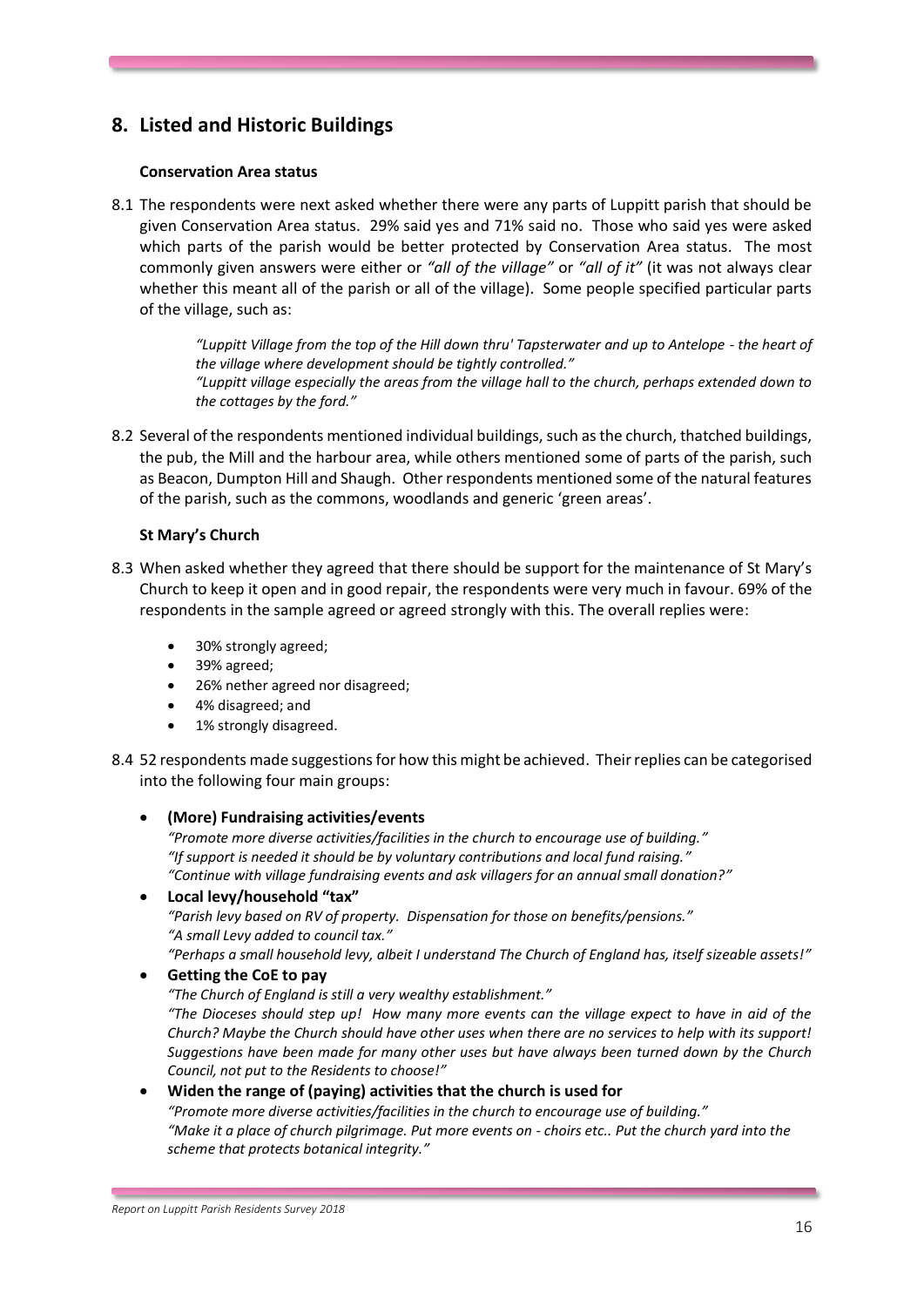# **9. Community Projects**

9.1 The respondents were asked for their opinions on a range of potential community projects and to put forward any ideas of their own they had for consideration.

#### **Views on whether suggested ideas would be of benefit to community and environment**

9.2 Firstly, the respondents were asked whether various *"ideas would be of benefit to the community and the environment"*. The proportions saying "yes" are shown in Figure 9.1 below. It shows that the most popular ideas were *a support network for less mobile parishioners* (93%) and *an annual litter picking event* (85%), which were both supported by around nine out of ten respondents.



Base: 256 Luppitt parish respondents

#### **Suggestions for Community Projects**

9.3 When asked for suggestions for Community Projects, over 40 ideas were put forward by different respondents. Their ideas are reproduced below in full:

*"Taking school children into local farms to see where their food comes from."* 

*"A community orchard such as the Killerton estate one could be a focus for community events such as cider making, which could then broaden into including craft and cake, cheese, etc foods. and involve everyone." "A community vineyard like Dalwood. A community recycling scheme via Facebook community group "some peoples rubbish is other peoples' treasures"."*

*"A list of car owners willing to provide lifts to doctors/hospital appointments or even shopping trips." "A local firewood group to source our own fuel locally."*

*"It would be great to have a joint removal scheme for larger rubbish for recycling to guarantee correct disposal e.g. fridges, furniture etc. and to help those who haven't got large vehicles or help to move items." "Support network could include shopping or running errands, driving to appointments etc. for the less mobile would be very happy to do this."* 

*"Alternative energy schemes for the community, eliminate invasive plant species, pink balsam is now taking over damp ditches etc. It is easy uprooted by hand. Have a anti-balsam walk - do not let it seed. Japanese knotweed still ending up in school lane as "clouds" - must get rid of completely."*

*"An open village hall for the residents of Luppitt parish. Promoting a sense of belonging and care for the community. A communal allotment and garden to share, meet up and learn and enjoy. A support system of care/need/services/interest/hobbies/events/outings."*

*"An orchard would be lovely but PLEASE no apple trees. We can't give the fruit away in the autumn!"*

*Report on Luppitt Parish Residents Survey 2018*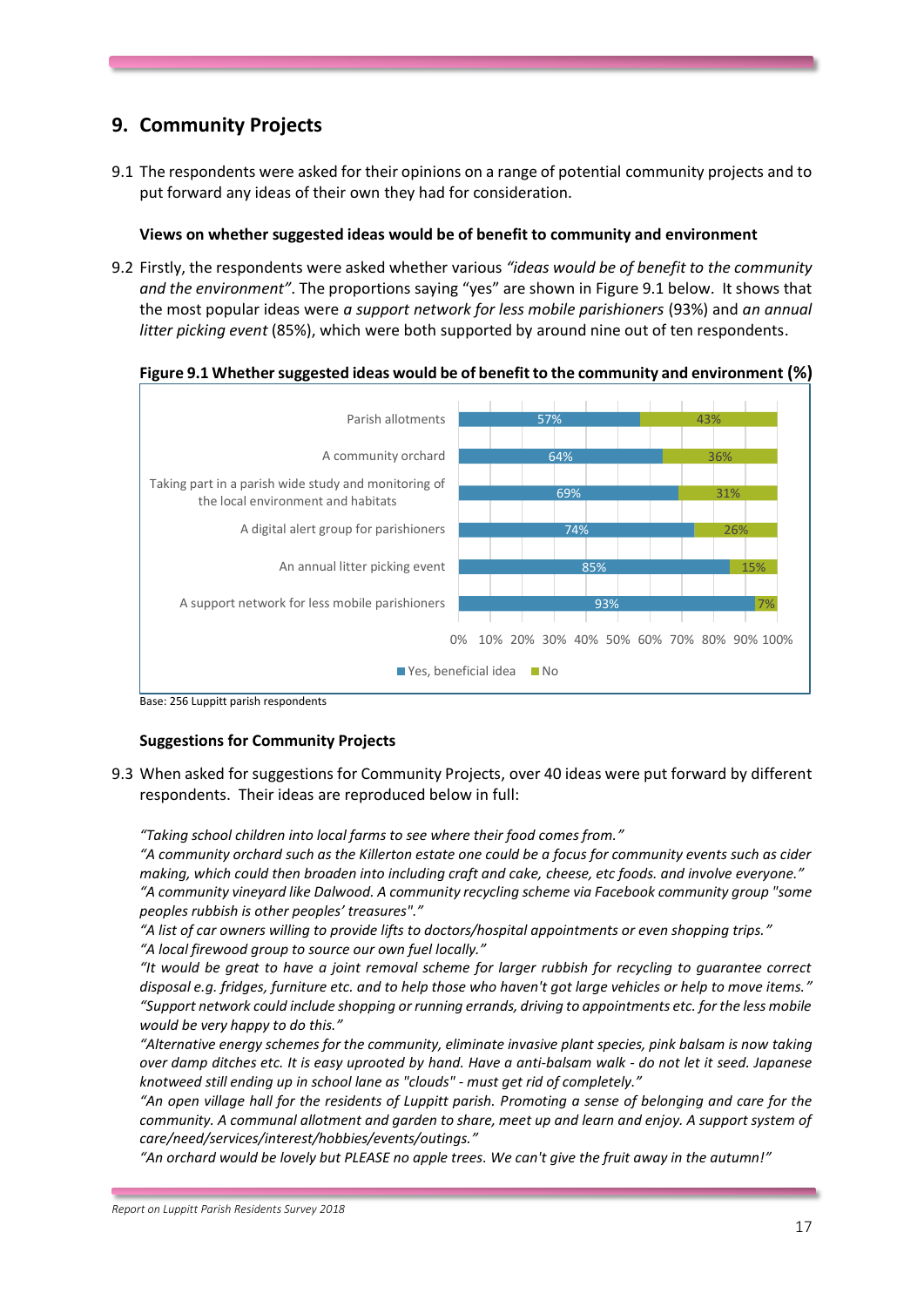*"Arts and craft group."*

*"Citizen science. Hedge laying by hands. Eco products used when septic tanks are the only waste water method for home - thus protecting rivers. Work to protect land from agriculture run off."*

*"Community farm shop and café. Producing a definitive guide book to footpaths, circuit walks etc with commentary and photos."* 

*"Community run shop/post office."*

*"Community shop and post office."*

*"Community wind power."*

*"Encourage TRIP activities - providing help and finance. TRIP pick up from the house - shopping and outings a blessing to many in Honiton and areas that are without transport."*

*"Film club."*

*"Footpath clearance and information on routes published in a local map . Historical research for a publication on the parish written by the parish. Recording of family history of residents … before they are lost / forgotten. Photographic record of the parish. Web site developed."* 

*"Have been thinking of having community plots at Barnfield. For the village to have access too. Also the orchard."*

*"Art society or music group? More high-quality live music at the village hall would be welcome."* 

*"I have seen the cooperative success of parish allotments elsewhere. They have also featured largely in the decision making of future homebuyers to move to an area."*

*"I have not seen litter. I think a lot of parishioners can feel isolated and vulnerable. Allotments are always needed to increase health eating. A way of including Beacon into the mix."*

*"Instead of a community orchard perhaps an apple day as held in neighbouring villages to use up any surplus crops. A WhatsApp group would be good for Luppitt."*

*"Keep the commons accessible. Stop shooting on commons. Community orchard would be good as there used to be lots about years ago. Nice to see the lanes looked after better and snow and ice sorted so that people can get to work. It's not just the farmers who make up the parish."*

*"Litter picking is a brilliant idea. Geocaching for younger people would be a fun idea. Trading skills, i.e. I'll paint your windows, if you can cut my lawn etc."*

*"Luppitt Fun Ride, Pony Club events."*

*"Oral history projects - connecting life stories that can be shared in interesting ways."*

*"Perhaps a community buying group for plants, bulbs, etc taking advantage of volume to get everyone the best price. Shared investment in creating / renovating more ponds in the area to support wildlife." "Phone in car share rota."*

*"A multi-generational social group, to foster relationship building and community. Possibility of local community using Red Doors' swimming pool? I've heard they hire it out to private swimming teachers for children's lessons."*

*"I would like to see an active Facebook page (such as the Upottery one) where parishioners can exchange information - this would have been very useful with the recent road closures."*

*"Recording and reducing carbon footprints."*

*"Sports day, street party, BBQ event to raise money for charities."*

*"Taxi service for residents, also bus service weekly."*

*"Transition town.<sup>1</sup> "*

*"Wifi."*

.

*"You could organise a community blood drive, First Aid evening, netball club, football club, coffee mornings, flower arranging classes."*

*"Youth club for teenagers."*

 $1$  It is assumed this is a reference to the movement started in the UK in Totnes, Devon (also called transition initiative and transition model) which promotes grassroot community projects that aim to increase self-sufficiency to reduce the potential effects of peak oil, climate destruction, and economic instability[. https://www.transitiontowntotnes.org/](https://www.transitiontowntotnes.org/)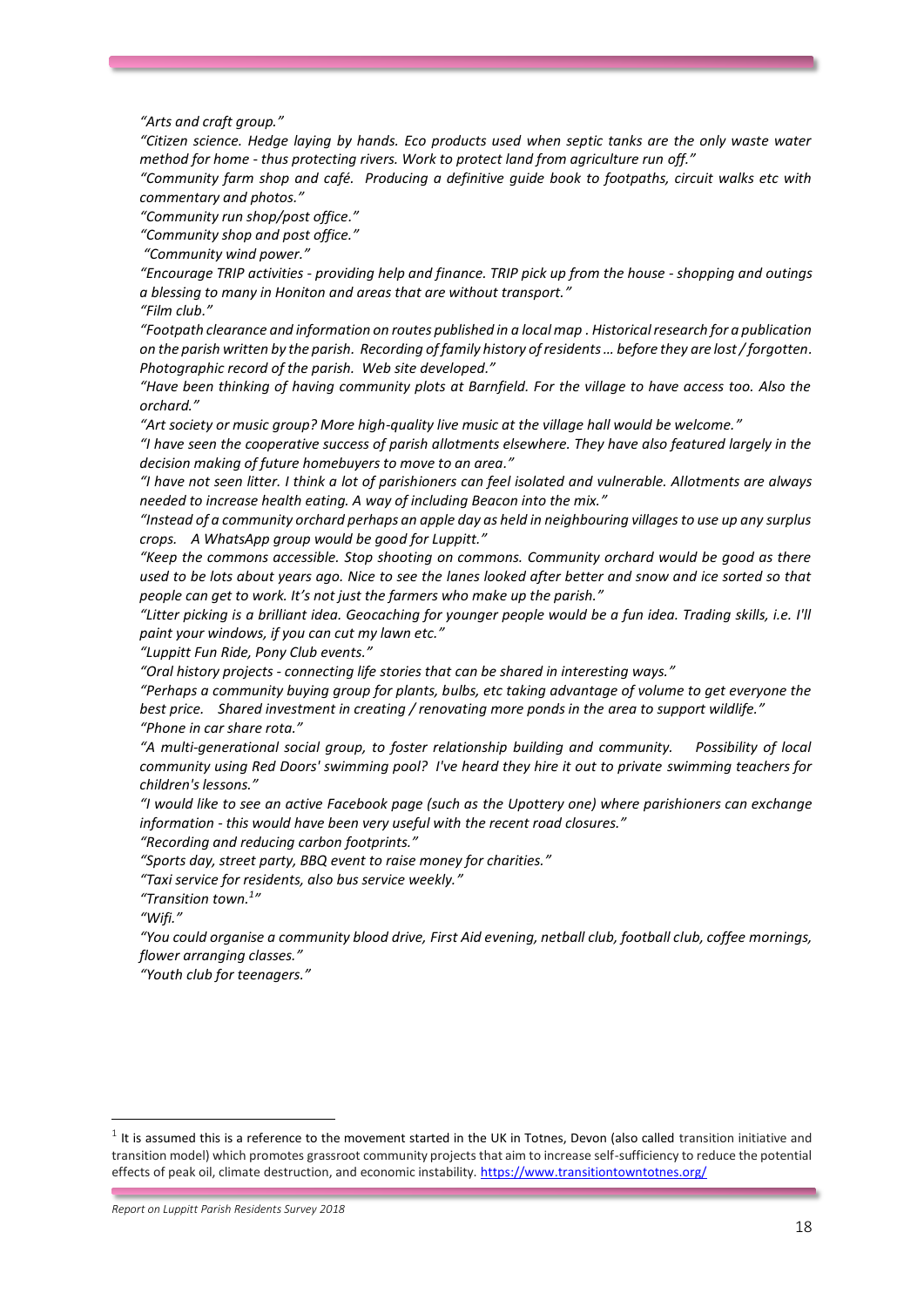# **10. Parish Life**

10.1 To conclude the questionnaire, the respondents were lastly given the opportunity to "*have their say about any other matter affecting life in the parish.*" Their thoughts were collected under three headings – what they liked *most* about living in Luppitt parish, what they liked *least* about living in the parish and "*any other matters"* they would like to raise.

#### **What the respondents liked** *most* **about living in Luppitt**

10.2 220 respondents identified what they liked most about living in Luppitt. The three most popular aspects that were mentioned by the overwhelming majority of the 220 respondents were:

#### • **The peace, quiet and tranquillity**  *"The peace and quiet, beautiful landscape." "Quiet and peaceful, no hustle and bustle." "Quiet pace of life. Night time skies." "Peacefulness and open views." "Peace, beauty and calm of the surroundings." "It is quiet, and we do not have anything to disrupt this. The trees, and field and farm animals. The birds. It is lovely." "Quiet pace of life. Night time skies." "The tranquillity away from it all, beautiful countryside, idyllic walks. Friendly people."*

### • **The unspoiled, beautiful countryside**

*"The views from my windows, the quiet, and dark skies."*

*"Tranquillity punctuated by the sounds of agriculture. A true rural situation the like of which is slowly being eradicated from the English countryside."* 

*"The unspoiled landscape/countryside and wildlife, opportunity to walk on quiet lanes, and footpaths. the staggeringly beautiful countryside."*

*"The rural landscape, beautiful environment and varied species and wildlife."*

*"The beauty of the natural world. The chance to encounter a hare, a deer, a bat, a badger - the peace of the ancient coppiced woods - the streams, the old trees and the harmony that arises in places unspoiled by humans. Luppitt could be a blue print for an environmentally sustainable village."*

#### • **The sense of community/friendly local people**

*"The friendliness of the residents, the glorious views and landscape."*

*"The Luppitt people and sense of community." "Supportive community and neighbours."*

*"Small friendly community."*

*"Residents known for their kind and friendly attitude to others."*

*"Quiet, nice and trusting neighbours - look out for each other."*

*"Community spirit. Can do and achieve attitude of most inhabitants. Passion for the environment. The beauty of the valley throughout the seasons."*

10.3 As well as these three most popular aspects of life in Luppitt, some other respondents made mention of the following attributes:

#### • **The value of tradition and maintaining the status quo**

*"The history of farming in this parish. Living in the wild and windy Blackdown Hills. People are really welcoming, friendly and supportive."*

*"Since we have been here little has outwardly changed - maintain the status quo."*

*"Our home for nearly 68 years, we love it the way it is."*

*"Quiet, peaceful, home for nearly 40 years."*

*"Luppitt still has a farming community feel about it which we should try and maintain. The traditional rural architecture should be maintained with no modern style glass, concrete & steel architecture*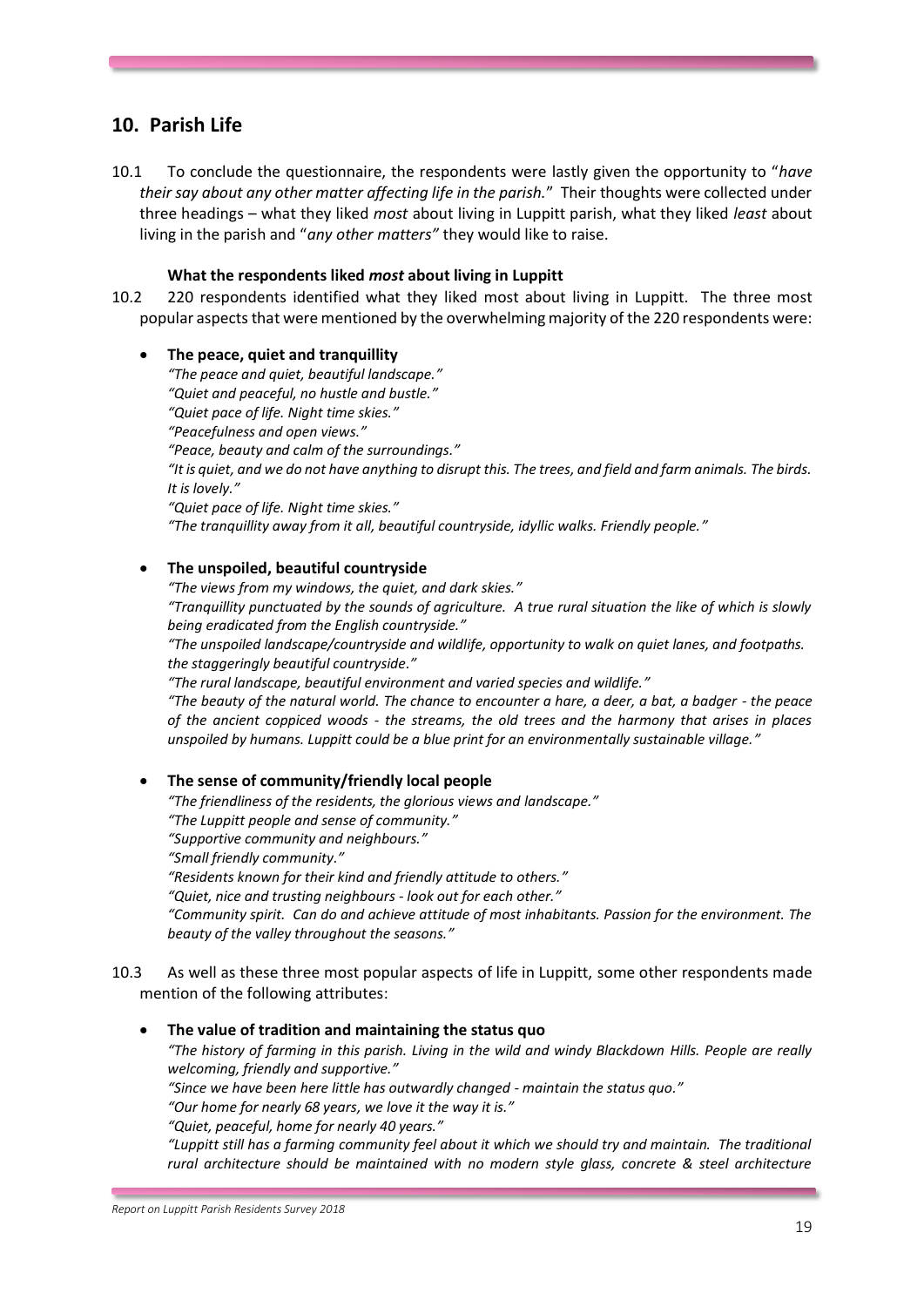*allowed. We should support schemes which maintain the beautiful landscape of small fields, copses and managed hedgerows."*

*"Landscape, history, monastery and other landmarks. The views. Its story and history." "I like the fact of bringing (our) family up in the same parish as many generations of our family (have) also lived here."*

### • **The pace of life**

*"The slower pace of life and the friendliness of people." "The rural location and slower pace of life. Clean air and general community spirit." "The fact that it is not part of the modern "rat race". The abundance of trees, hedges, farm animals." "The fact that it feels like the land which time forgot! The landscape with its rich diversity of habitats and tiny fields. The darkness of the night sky, the wildlife, the peace and tranquillity."*

10.4 Lastly in relation to the most popular aspects of life in Luppitt, it is worth noting that a sizeable group of respondents also said that they liked *"everything"* about living there and/or that it was the best place they had ever lived. The various positive comments that were made about living in Luppitt can be summed up by: it is *"a wonderful area, and environment to live in, and also a very active village community."*

### **What the respondents liked** *least* **about living in Luppitt**

- 10.5 165 respondents from the sample identified what they did not like about living in Luppitt. Overall, it was evident that issues relating to transport and roads were the biggest concern. The single most commonly identified issue was *potholes/the state of the roads*, which 45 respondents highlighted as being a problem for them. This was followed by the *lack of public transport/no buses* in the parish, which was highlighted as being a problem by 25 respondents.
- 10.6 As well as the potholes and lack of public transport noted above, numerous other respondents also noted further transport related issues as being the things they liked least about living in Luppitt. These were: speeding and inconsiderate drivers in the narrow lanes, the use of large farm machinery in the lanes, the (perceived) failure of farmers to clean up mud on the roads after their tractors and farm machinery had been through, the lack of road gritting/snow clearance in poor weather and access issues caused by flooding.
- 10.7 Further to the concerns expressed about transport and the state of the roads, some other things that were identified by small numbers of respondents as being what they liked least about living in Luppitt were:
	- Poor internet connections/lack of Wifi;
	- *"Wealthy know-it-all incomers";*
	- Airplane and microlite noise;
	- Hunting/shooting; and
	- Lack of facilities for young people.

### **Other matters raised**

10.8 The final question put to the respondents was whether there were any *other* matters that affected them as a resident of Luppitt parish that they would like to raise. 67 respondents raised a matter, although it should be noted that most of these matters had already been raised previously in the questionnaire, often again relating to transport, the state of the roads and related issues. The 'new' issues raised included an all-weather football pitch, accessible bridleways, protection of woodland and scrubland and the lack of "*oldies lunches*". A few respondents also aired personal concerns. The answers given by the 67 are listed overleaf.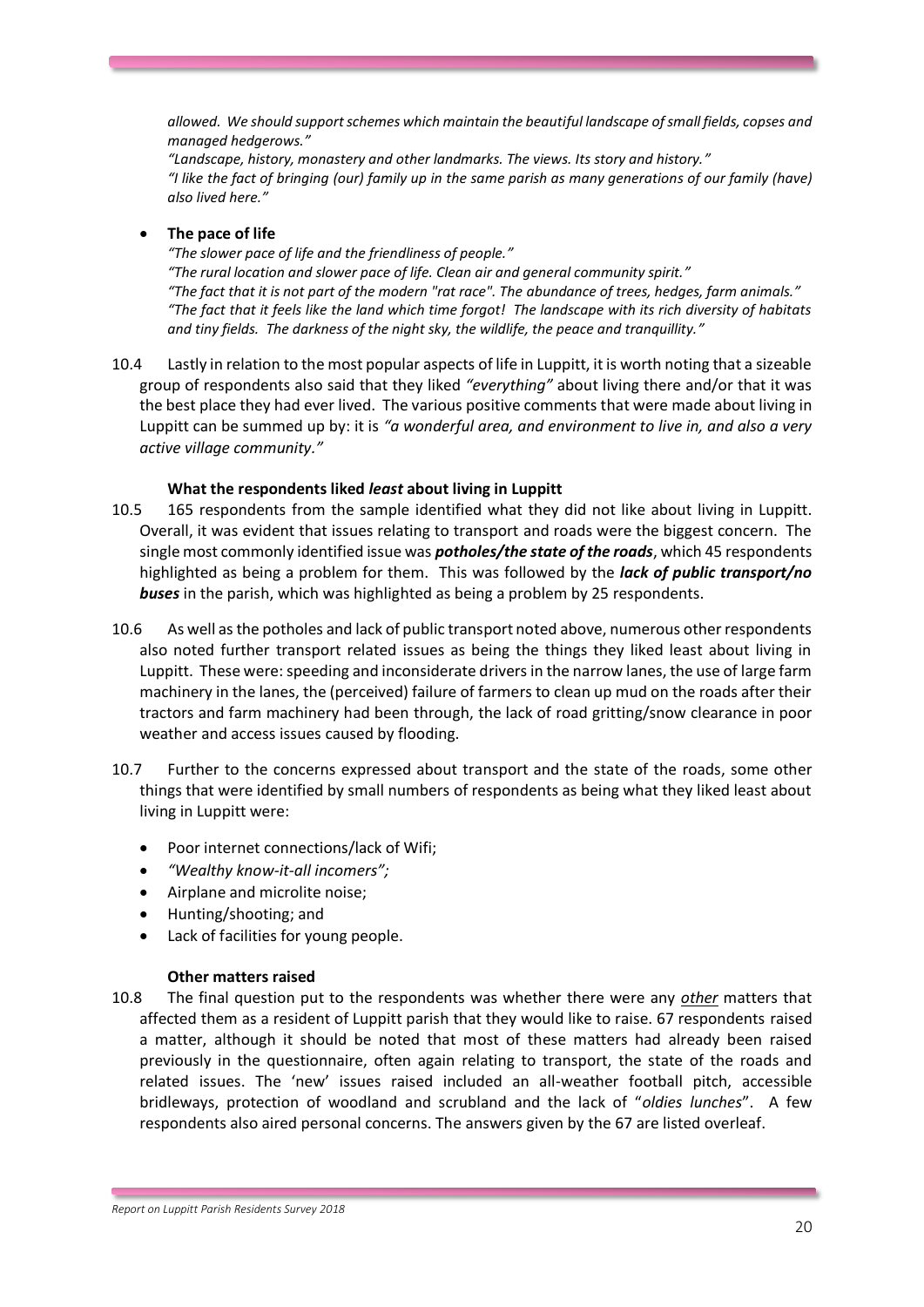#### *Q. Are there any other matters that affect you as a resident of Luppitt that you would like to raise?*

*Answers given:*

*"Access to fibre broadband as this makes working from home very difficult."*

*"All the new-comers moaning about other people's business."*

*"All these proposals effect the roads/lanes - not made for heavy traffic."*

*"All weather pitch for football would be good."*

*"As there are no dairy farmers left, leave the badgers alone."*

*"As you get older you need that "support for less mobile parishioners"."*

*"Availability of housing for local people."*

*"Beware of accidentally setting up a nosy neighbours' charter for the future."*

*"Bridleways are not accessible on horseback as none of the gates are equestrian latches, and routes are not connected to allow safer off-road riding. We use them on a daily basis, and so would support a plan to provide quality off road Bridleways."*

*"Bring back Luppitt Summer Madness."*

*"Broadband; finally, it looks like we have a good service. Unfortunately I signed up to ? on a 18 month contract, so will have to wait for contract to end. ? connection is great when it wants but has been very variable and their customer service is very slow. We should make sure BT don't forget about us now Gigaclear are here as I believe competition is needed to keep service good. Also a lower cost connection may be more appropriate for some residents, Gigaclear services looks like it is going to be fast but its prices are high compared to other parts of the country."*

*"Congratulations to those producing the Luppitt Packet."*

*"Dear p.c. Thank you for the parish questionnaire. Unfortunately, confidential information seems to become public knowledge despite all our good intentions and the offer of entering the £100 prize draw as a incentive to participate sums up the 'what's in it for me culture'. My feelings regarding Luppitt as follows: - It is a lovely environment in which to live; there are more than enough people, cars delivery vans using its narrow lanes at it is, so any further development is bound to add to this problem. We have a reasonable balance at the moment, leave well alone, protect what we have and remember that change can be a good and a bad thing."*

*"Feel that 'mill rise' is somewhat 'out' of the parish in some ways - more involvement maybe."*

*"For teenagers there is no public transport - if there could be the odd bus i.e. once per hour...to take people to Honiton etc that would be great."*

*"Good things, like this survey is happening."*

*"How some planning gets passed."*

*"I don't think people with property development companies should be able to be parish councillors. It is a conflict of interest!"*

*"I think it would be very beneficial to fauna and flora if the [...] could be controlled."*

*"I was excluded from the committee meeting on the environment because my views differed from the other members."*

*"If neighbours keep moaning, there will be no more farms in the village."*

*"If people like to live here, it would be helpful if they were competent drivers, for example, are willing and happy to reverse their vehicle when required. Some drivers need to take more care. Tractors can be very intimidating and they should bear that in mind when they meet another vehicle."* 

*"If you want more people to move in to Luppitt, get them on a bus route, so they are less dependent on cars, and / or more desirable for younger and poorer families."*

*"Inability to keep having an Upottery School report in the Luppitt Packet - there seems to be a constant battle to maintain a space for it with the editor."*

*"Lack of public transport."*

*"Litter is becoming an increasing blight - our hedges& ditches are full of it. Road maintenance is poor & quite dangerous for cyclists or motor bikes."*

*"Looking forward to meeting all my Luppitt neighbours! Many thanks."*

*"Loss of parking because of the sale of Garages."*

*"Luppitt is a friendly close community, all are on hand to help our neighbours as they do us."*

*"Luppitt needs to move with the times and not stay in the 20th century."*

*"Miss "oldies" luncheons."*

*"More land open for walking would be beneficial."* 

*"More trained first aid qualified people."*

*Report on Luppitt Parish Residents Survey 2018*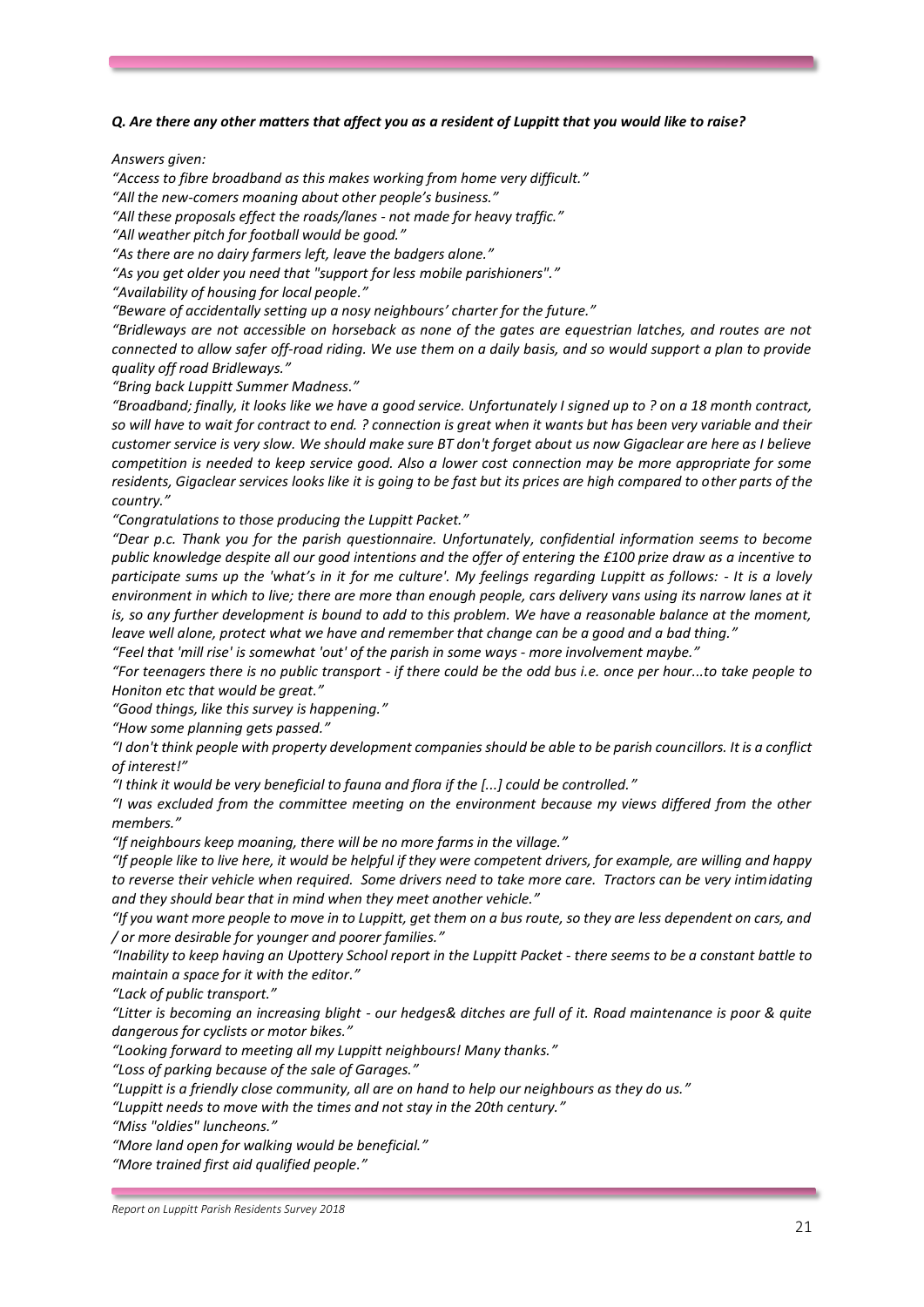*"More transparency from the commoners (like a closed society) as so much of the land in the parish is affected by their actions."*

*"Newcomers to the village trying to dictate what happens in the village."*

*"Noise of the A30 will increase with widening of the road though Monkton."*

*"Occasional bus service, which would be useful for the elderly."*

*"People moved to the village and buy small affordable cottages. Then take them down re-build a bigger house in its place. Then move away and younger members of the village can't afford to buy them."*

*"People that are intent on driving on wet verges instead of reversing to pass each other. People that won't reverse. People that can't reverse."*

*"Poor state of the roads and loss of grass verges."*

*"Potholes."*

*"Potholes."*

*"Quite satisfied."*

*"Risk of beavers building dams on the river otter and causing more floods."*

*"Road condition is poor and often littered with stones causing punctures. I regularly will spend £500 a year on tyres and would be happy to pay a bit more tax to avoid this."*

*"Road conditions."*

*"Road repairs (potholes). Hedge cuttings not cleared."*

*"Road side hedges not kept cut back."*

*"Roads and ditches are not maintained, vehicles have got larger."*

*"Sad fact that there will be no more existing farms running as people cannot support them!"*

*"School children (16 -18) need a bus service."*

*"Serious reduction in insect life need to be reversed. Woodland and scrub needs protection."*

*"Signage for unsuitable vehicles i.e. HGV's. Suggested slow down signs at various points in village."*

*"Support for elderly living alone should be increased. Doesn't affect me personally though."*

*"The parish to be more proactive on the above issue."*

*"The plane that flies around from dawn till dusk spoiling the peace and quiet."*

*"The proposed slurry lagoon at Higher Wick Farm."*

*"The state of the roads."*

*"The use of large agricultural vehicles has resulted in subsidence of the banks and the resulting flintstones cause endless punctures."* 

*"Too much large traffic vehicles using small narrow country lanes and going too fast causing damage to the old small bridge over the River Otter."*

*"Total lack of housing for people who grew up here!"*

*"Transport is no.1."*

*"Unfortunately, a member of the Luppitt steering group is very opinionated and intimidates anyone with differing views, resulting in the less beneficial diplomatic contributors, participating for this process towards a democratic result. Leaving me to conclude that this involvement is only for personal gain."*

*"Verge damage by farm vehicles."*

*"We have a limited amount of space in the churchyard, and a far higher proportion of burials than in an urban community. I estimate 15 to 20 years' maximum capacity, at the present rate. Rather than lose this option, it would be good if some additional land could be found."*

*"We need to do everything we can to make Luppitt sustainable so that our families can live here in the future." "We now enjoy the benefit of fast and, so far, reliable broadband. A mobile phone signal should also be available in 2018!"*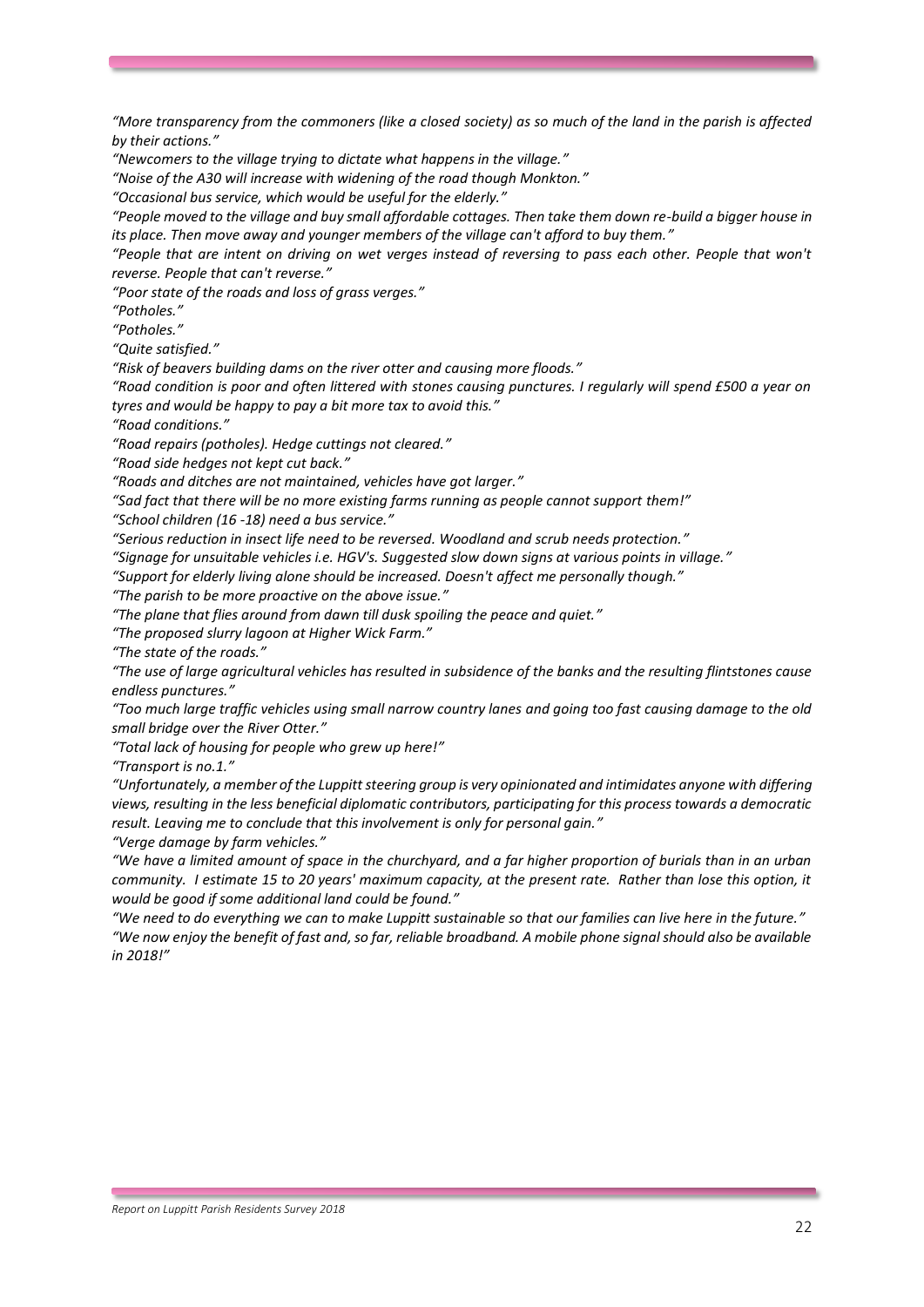### **Appendix I: Replies to Q2.2:**

When asked the following question, 47 people gave the responses listed below:

Please add below any other comments relating to the landscape and natural environment of Luppitt parish and identify any areas that you feel should be given additional special protection (i.e. areas to be designated as 'Local Green Space'):

*"Access to the commons footpaths are essential, this area is very important."* 

*"All commons."*

*"Ditches within the parish should be well maintained to help prevent flooding, we have been flooded many times, outbuildings, garden and houses due to filled ditches and large farm buildings not being properly sized to take run off correctly."*

*"Don't think it should be fenced, it should be left as green open space Hartridge."*

*"Especially on the SSSI, systematic attention should be given to gradually ensuring more native trees, e.g. Oaks, Beech, replace the ubiquitous and rather dominant Sycamores."*

*"Giving the Parish Council powers to ensure minimum standards of tidiness and visual appeal for yards/buildings which are clearly visible from the lanes or footpaths/common land/NT sites used by walkers."*

*"Hedgehog motorway; tiding up hedgerows."*

*"I would prefer Luppitt Common to be unfenced, other than when temporary fencing is required to protect grazing animals."*

*"It is important to preserve the unique landscape of the Blackdowns for both existing residents and future generations. All of the above are contributory to this and therefore should be maintained and protected."*

*"It is wonderful that so much of Luppitt is unspoiled countryside and/or farm land, and that is what makes it a special place to live. Personally, we would be dismayed if a scheme to widen the A30 in our vicinity went ahead although technically I don't suppose that counts as Luppitt!"*

*"Less fencing would be better."*

*"Like to see the common with livestock and it cleared of bracken etc. as it was originally in my childhood days." "Local green space sounds good but there is no indication of what it would mean in practice, no I can't support* 

*it. I consider the maintenance of wild local spaces to be of the most importance."*

*"Local green spaces - waste of the manor space between hedges and roads."*

*"Loss of habitats and declining biodiversity in Devon banks and lack of woodland and hedgerow and ditch maintenance increase in nettles and thistles (and must have been noticed by long term residents)."*

*"Lots of day walkers from surrounding towns and villages use our hills and walks. I wouldn't have the memories with my dog from a young age without them."*

*"Luppitt is a special and very beautiful place. I would like it to remain that way with only minimal permitted development."*

*"Luppitt is an AONB and as such would benefit in that awareness to practice traditional land management, i.e. digging of ditched inside of hedges to keep surface water run off of the lanes, and with the natural environment i.e. using less chemicals and linking up woodland areas, and the layering of hedges to support all species of plants and animals which are in fast decline."*

*"More footpaths and better maintained."*

*"Not sure what you mean by local green space."*

*"Our household cycles for enjoyment and to commute to Honiton. The lanes beauty and condition are of particular importance to us. Larger vehicles (mostly tractors and trailers, but also HGV's) seem to be doing more and more damage to the verges and hedge banks. This damage seems to be increasing, larger farm machinery is being used, gateways are also being widened to accommodate this. All this has degraded the characters of the lanes and has led to more debris and mud making cycling less appealing. Also noted since we have lived here hedges are being cut back tighter, leaving less habitat for wildlife."*

*"Preserving lovely flower banks with wild primroses, violets, pink campion and wild daffodils (lent lilies)."*

*"Preserving native plants and wildlife necessarily imposes a restriction on any development i.e. it should remain unsustainable."*

*"Springline mires, marshy habitat, non-productive species rich areas, historical landscape (hillforts)."*